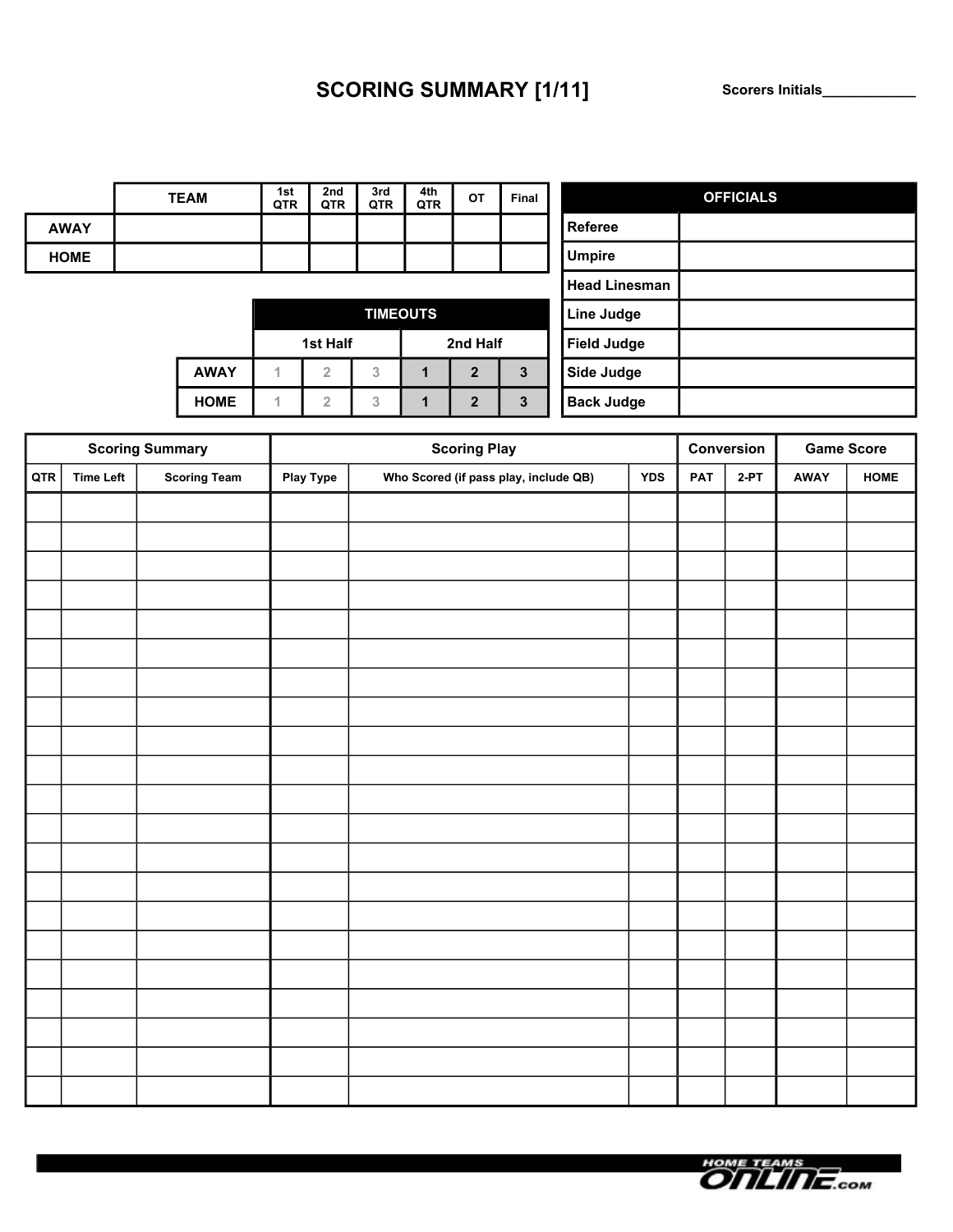# **POSSESSION TIME [2/11] Scorers Initials\_\_\_\_\_\_\_\_\_\_\_\_**

| Quarter                                                                                                                                              |             |              |             |                         | Time Poss. Began |         |                |           |                        |                |           | <b>Time Poss. End</b> |    |    |                     | <b>Time Elapsed</b> |             |                                 |    |                  |           | <b>Cumulative Time</b>             |                             |                  |    |
|------------------------------------------------------------------------------------------------------------------------------------------------------|-------------|--------------|-------------|-------------------------|------------------|---------|----------------|-----------|------------------------|----------------|-----------|-----------------------|----|----|---------------------|---------------------|-------------|---------------------------------|----|------------------|-----------|------------------------------------|-----------------------------|------------------|----|
|                                                                                                                                                      |             |              |             |                         |                  |         |                |           |                        |                |           |                       |    |    |                     |                     |             |                                 |    |                  |           |                                    |                             |                  |    |
|                                                                                                                                                      |             |              |             |                         |                  |         |                |           |                        |                |           |                       |    |    |                     |                     |             |                                 |    |                  |           |                                    |                             |                  |    |
|                                                                                                                                                      |             |              |             |                         |                  |         |                |           |                        |                |           |                       |    |    |                     |                     |             |                                 |    |                  |           |                                    |                             |                  |    |
|                                                                                                                                                      |             |              |             |                         |                  |         |                |           |                        |                |           |                       |    |    |                     |                     |             |                                 |    |                  |           |                                    |                             |                  |    |
|                                                                                                                                                      |             |              |             |                         |                  |         |                |           |                        |                |           |                       |    |    |                     |                     |             |                                 |    |                  |           |                                    |                             |                  |    |
|                                                                                                                                                      |             |              |             |                         |                  |         |                |           |                        |                |           |                       |    |    |                     |                     |             |                                 |    |                  |           |                                    |                             |                  |    |
|                                                                                                                                                      |             |              |             |                         |                  |         |                |           |                        |                |           |                       |    |    |                     |                     |             |                                 |    |                  |           |                                    |                             |                  |    |
|                                                                                                                                                      |             |              |             |                         |                  |         |                |           |                        |                |           |                       |    |    |                     |                     |             |                                 |    |                  |           |                                    |                             |                  |    |
|                                                                                                                                                      |             |              |             |                         |                  |         |                |           |                        |                |           |                       |    |    |                     |                     |             |                                 |    |                  |           |                                    |                             |                  |    |
|                                                                                                                                                      |             |              |             |                         |                  |         |                |           |                        |                |           |                       |    |    |                     |                     |             |                                 |    |                  |           |                                    |                             |                  |    |
|                                                                                                                                                      |             |              |             |                         |                  |         |                |           |                        |                |           |                       |    |    |                     |                     |             |                                 |    |                  |           |                                    |                             |                  |    |
|                                                                                                                                                      |             |              |             |                         |                  |         |                |           |                        |                |           |                       |    |    |                     |                     |             |                                 |    |                  |           |                                    |                             |                  |    |
|                                                                                                                                                      |             |              |             |                         |                  |         |                |           |                        |                |           |                       |    |    |                     |                     |             |                                 |    |                  |           |                                    |                             |                  |    |
|                                                                                                                                                      |             |              |             |                         |                  |         |                |           |                        |                |           |                       |    |    |                     |                     |             |                                 |    |                  |           |                                    |                             |                  |    |
|                                                                                                                                                      |             |              |             |                         |                  |         |                |           |                        |                |           |                       |    |    |                     |                     |             |                                 |    |                  |           |                                    |                             |                  |    |
|                                                                                                                                                      |             |              |             |                         |                  |         |                |           |                        |                |           |                       |    |    |                     |                     |             |                                 |    |                  |           |                                    |                             |                  |    |
|                                                                                                                                                      |             |              |             |                         |                  |         |                |           |                        |                |           |                       |    |    |                     |                     |             |                                 |    |                  |           |                                    |                             |                  |    |
|                                                                                                                                                      |             |              |             |                         |                  |         |                |           |                        |                |           |                       |    |    |                     |                     |             |                                 |    |                  |           |                                    |                             |                  |    |
|                                                                                                                                                      |             |              |             |                         |                  |         |                |           |                        |                |           |                       |    |    |                     |                     |             |                                 |    |                  |           |                                    |                             |                  |    |
|                                                                                                                                                      |             |              |             |                         |                  |         |                |           |                        |                |           |                       |    |    |                     |                     |             |                                 |    |                  |           |                                    |                             |                  |    |
|                                                                                                                                                      |             |              |             |                         |                  |         |                |           |                        |                |           |                       |    |    |                     |                     |             |                                 |    |                  |           |                                    |                             |                  |    |
| <b>FIRST DOWNS</b>                                                                                                                                   |             | $\mathbf{1}$ | $\mathbf 2$ |                         | 3                | 4       |                | 5         | 6                      | $\overline{7}$ | 8         | 9                     | 10 | 11 | 12                  | 13                  | 14          | 15                              |    | 16               | 17        | 18                                 | 19                          |                  | 20 |
| X-Penalty<br>R-Rushing<br>P-Passing                                                                                                                  |             |              |             |                         |                  |         |                |           |                        |                |           |                       |    |    |                     |                     |             |                                 |    |                  |           |                                    |                             |                  |    |
| 3rd DOWN CONV                                                                                                                                        |             |              | $\mathbf 2$ |                         | $\mathbf{3}$     | 4       |                |           | 6                      | $\overline{7}$ | $\pmb{8}$ | 9                     | 10 | 11 | 12                  | 13                  | 14          | 15                              |    | 16               | 17        | 18                                 |                             | 19               | 20 |
| $\mathbf{1}$<br>5<br><b>S-Success</b><br>R-Rushing<br>P-Passing<br>X-Failed                                                                          |             |              |             |                         |                  |         |                |           |                        |                |           |                       |    |    |                     |                     |             |                                 |    |                  |           |                                    |                             |                  |    |
| <b>PENALTIES</b><br>$\mathbf{1}$<br>$\mathbf 2$<br>$\mathbf 3$<br>$\overline{\mathbf{4}}$<br>5<br>6<br>$\overline{7}$<br>8<br>$\boldsymbol{9}$<br>10 |             |              |             |                         |                  |         |                |           |                        |                |           | 11                    | 12 | 13 | 14                  | 15                  |             | 16                              | 17 | 18               | 19        |                                    | 20                          |                  |    |
| <b>YARDS</b>                                                                                                                                         |             |              |             |                         |                  |         |                |           |                        |                |           |                       |    |    |                     |                     |             |                                 |    |                  |           |                                    |                             |                  |    |
| <b>TURNOVERS</b>                                                                                                                                     | 1           | $\mathbf 2$  | 3           | 4                       | 5                | $\bf 6$ | $\overline{7}$ | $\pmb{8}$ | 10<br>$\boldsymbol{9}$ |                |           |                       |    |    | <b>TAKEAWAYS</b>    |                     | 1           | $\mathbf 2$                     | 3  | 4                | ${\bf 5}$ | $\overline{\mathbf{7}}$<br>$\bf 6$ | $\pmb{8}$                   | $\boldsymbol{9}$ | 10 |
| <b>FUMBLES LOST</b>                                                                                                                                  | $\mathbf 1$ | 2            | 3           | $\overline{\mathbf{4}}$ | ${\bf 5}$        | 6       | $\overline{7}$ | $\bf8$    | 9<br>10                |                |           |                       |    |    | <b>FUMBLES KEPT</b> |                     | $\mathbf 1$ | $\boldsymbol{2}$                | 3  | $\boldsymbol{4}$ | ${\bf 5}$ | $\bf 6$                            | $\overline{7}$<br>$\pmb{8}$ | 9                | 10 |
|                                                                                                                                                      |             |              |             |                         |                  |         |                |           |                        |                |           |                       |    |    |                     |                     |             | HOME TEAMS<br><b>OnLine</b> com |    |                  |           |                                    |                             |                  |    |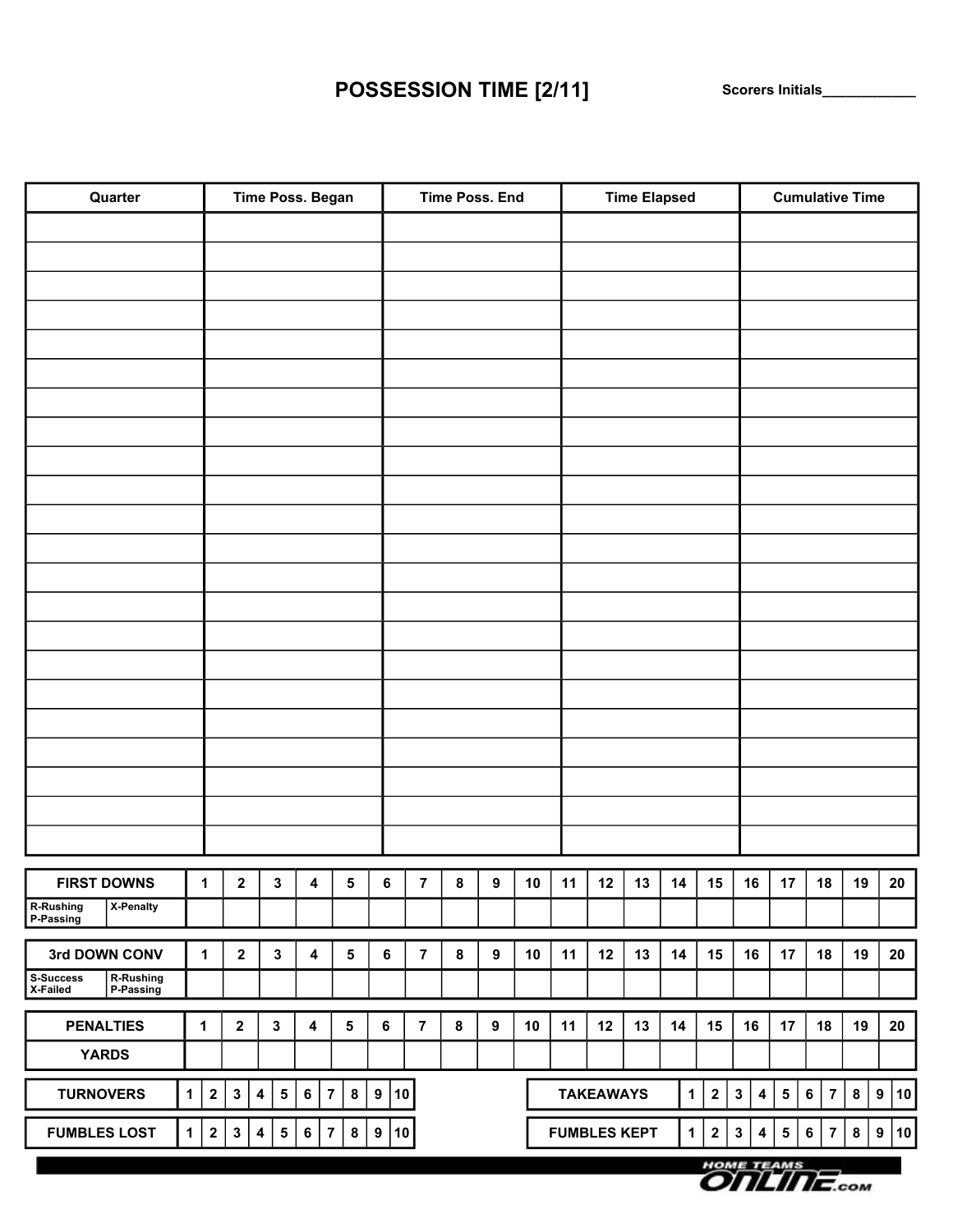## **PASSING & RUSHING STATISTICS [3/11] Scorers Initials\_\_\_\_\_\_\_\_\_\_\_\_**

|    |    |               | <b>Passing Statistics</b> |    |            |                      |              |                         |           |              |                  |    |                |    |    |                |               |    |    |            |    |                      |                         |    |                         |                           |            |    |            |
|----|----|---------------|---------------------------|----|------------|----------------------|--------------|-------------------------|-----------|--------------|------------------|----|----------------|----|----|----------------|---------------|----|----|------------|----|----------------------|-------------------------|----|-------------------------|---------------------------|------------|----|------------|
|    |    |               | <b>Player</b>             |    |            |                      |              | #                       |           | 1            | $\mathbf 2$      | 3  | 4              | 5  | 6  | $\overline{7}$ | 8             | 9  | 10 | 11         | 12 | 13                   | 14                      | 15 | 16                      | 17                        | 18         | 19 | 20         |
|    |    |               |                           |    |            |                      |              |                         | YD        |              |                  |    |                |    |    |                |               |    |    |            |    |                      |                         |    |                         |                           |            |    |            |
|    |    |               |                           |    |            |                      |              |                         | CUM.      | <b>YARDS</b> |                  |    |                |    |    |                |               |    |    |            |    |                      |                         |    |                         |                           |            |    |            |
| 21 | 22 | 23            | 24                        | 25 | 26         | 27                   | 28           | 29                      | 30        | 31           | 32               | 33 | 34             | 35 | 36 | 37             | 38            | 39 | 40 |            |    | <b>TD</b>            | <b>INT</b>              |    | <b>SCK</b>              | <b>SCK</b><br><b>YDS</b>  | <b>FUM</b> |    | <b>LST</b> |
|    |    |               |                           |    |            |                      |              |                         |           |              |                  |    |                |    |    |                |               |    |    |            |    |                      |                         |    |                         |                           |            |    |            |
|    |    |               |                           |    |            |                      |              |                         |           |              |                  |    |                |    |    |                |               |    |    |            |    |                      |                         |    |                         |                           |            |    |            |
|    |    |               | <b>Player</b>             |    |            |                      |              | $\pmb{\#}$              |           | 1            | $\mathbf 2$      | 3  | 4              | 5  | 6  | $\overline{7}$ | 8             | 9  | 10 | 11         | 12 | 13                   | 14                      | 15 | 16                      | 17                        | 18         | 19 | 20         |
|    |    |               |                           |    |            |                      |              |                         | YD        |              |                  |    |                |    |    |                |               |    |    |            |    |                      |                         |    |                         |                           |            |    |            |
|    |    |               |                           |    |            |                      |              |                         | CUM.      | <b>YARDS</b> |                  |    |                |    |    |                |               |    |    |            |    |                      |                         |    |                         |                           |            |    |            |
| 21 | 22 | 23            | 24                        | 25 | 26         | 27                   | 28           | 29                      | 30        | 31           | 32               | 33 | 34             | 35 | 36 | 37             | 38            | 39 | 40 |            |    | <b>TD</b>            | <b>INT</b>              |    | <b>SCK</b>              | <b>SCK</b><br><b>YDS</b>  | <b>FUM</b> |    | <b>LST</b> |
|    |    |               |                           |    |            |                      |              |                         |           |              |                  |    |                |    |    |                |               |    |    |            |    |                      |                         |    |                         |                           |            |    |            |
|    |    |               |                           |    |            |                      |              |                         |           |              |                  |    |                |    |    |                |               |    |    |            |    |                      |                         |    |                         |                           |            |    |            |
|    |    |               | <b>Player</b>             |    |            |                      |              | $\pmb{\#}$              |           | 1            | $\boldsymbol{2}$ | 3  | 4              | 5  | 6  | $\overline{7}$ | 8             | 9  | 10 |            |    | <b>TD</b>            | <b>INT</b>              |    | <b>SCK</b>              | <b>SCK</b>                | <b>FUM</b> |    | <b>LST</b> |
|    |    |               |                           |    |            |                      |              |                         | <b>YD</b> |              |                  |    |                |    |    |                |               |    |    |            |    |                      |                         |    |                         | <b>YDS</b>                |            |    |            |
|    |    |               |                           |    |            |                      |              |                         | CUM.      |              |                  |    |                |    |    |                |               |    |    |            |    |                      |                         |    |                         |                           |            |    |            |
|    |    |               | <b>Rushing Statistics</b> |    |            |                      |              |                         |           | <b>YARDS</b> |                  |    |                |    |    |                |               |    |    |            |    |                      |                         |    |                         |                           |            |    |            |
|    |    | <b>Player</b> |                           |    | $\pmb{\#}$ |                      | 1            | $\mathbf{2}$            | 3         | 4            | 5                | 6  | $\overline{7}$ | 8  | 9  | 10             | 11            | 12 | 13 | 14         | 15 | 16                   | 17                      | 18 | 19                      | 20                        |            |    | TD FUM LST |
|    |    |               |                           |    |            | YD                   |              |                         |           |              |                  |    |                |    |    |                |               |    |    |            |    |                      |                         |    |                         |                           |            |    |            |
|    |    |               |                           |    |            | <b>CUM.</b><br>YARDS |              |                         |           |              |                  |    |                |    |    |                |               |    |    |            |    |                      |                         |    |                         |                           |            |    |            |
|    |    | Player        |                           |    | $\#$       |                      | 1            | $\overline{\mathbf{2}}$ | 3         | 4            | 5                | 6  | $\overline{7}$ | 8  | 9  | 10             | 11            | 12 | 13 | 14         | 15 | 16                   | 17                      | 18 | 19                      | 20                        |            |    | TD FUM LST |
|    |    |               |                           |    |            | YD                   |              |                         |           |              |                  |    |                |    |    |                |               |    |    |            |    |                      |                         |    |                         |                           |            |    |            |
|    |    |               |                           |    |            | CUM.<br><b>YARDS</b> |              |                         |           |              |                  |    |                |    |    |                |               |    |    |            |    |                      |                         |    |                         |                           |            |    |            |
|    |    | <b>Player</b> |                           |    | $\#$       |                      | $\mathbf{1}$ | $\mathbf{2}$            | 3         | 4            | $5\phantom{a}$   |    | TD FUM LST     |    |    |                | <b>Player</b> |    |    | $\pmb{\#}$ |    | $\mathbf{1}$         | $\overline{\mathbf{2}}$ | 3  | 4                       | $\sqrt{5}$                |            |    | TD FUM LST |
|    |    |               |                           |    |            | YD                   |              |                         |           |              |                  |    |                |    |    |                |               |    |    |            | YD |                      |                         |    |                         |                           |            |    |            |
|    |    |               |                           |    |            | CUM.<br><b>YARDS</b> |              |                         |           |              |                  |    |                |    |    |                |               |    |    |            |    | CUM.<br><b>YARDS</b> |                         |    |                         |                           |            |    |            |
|    |    | Player        |                           |    | $\pmb{\#}$ |                      | $\mathbf{1}$ | $\overline{\mathbf{2}}$ | 3         | 4            | $5\phantom{a}$   |    | TD FUM LST     |    |    |                | Player        |    |    | $\pmb{\#}$ |    | 1                    | $\overline{\mathbf{2}}$ | 3  | $\overline{\mathbf{4}}$ | $5\phantom{1}$            |            |    | TD FUM LST |
|    |    |               |                           |    |            | YD                   |              |                         |           |              |                  |    |                |    |    |                |               |    |    |            | YD |                      |                         |    |                         |                           |            |    |            |
|    |    |               |                           |    |            | CUM.                 |              |                         |           |              |                  |    |                |    |    |                |               |    |    |            |    | CUM.                 |                         |    |                         |                           |            |    |            |
|    |    |               |                           |    |            | <b>YARDS</b>         |              |                         |           |              |                  |    |                |    |    |                |               |    |    |            |    | <b>YARDS</b>         |                         |    |                         |                           |            |    |            |
|    |    |               |                           |    |            |                      |              |                         |           |              |                  |    |                |    |    |                |               |    |    |            |    |                      |                         |    |                         | HOME TEAMS<br>On IT TICOM |            |    |            |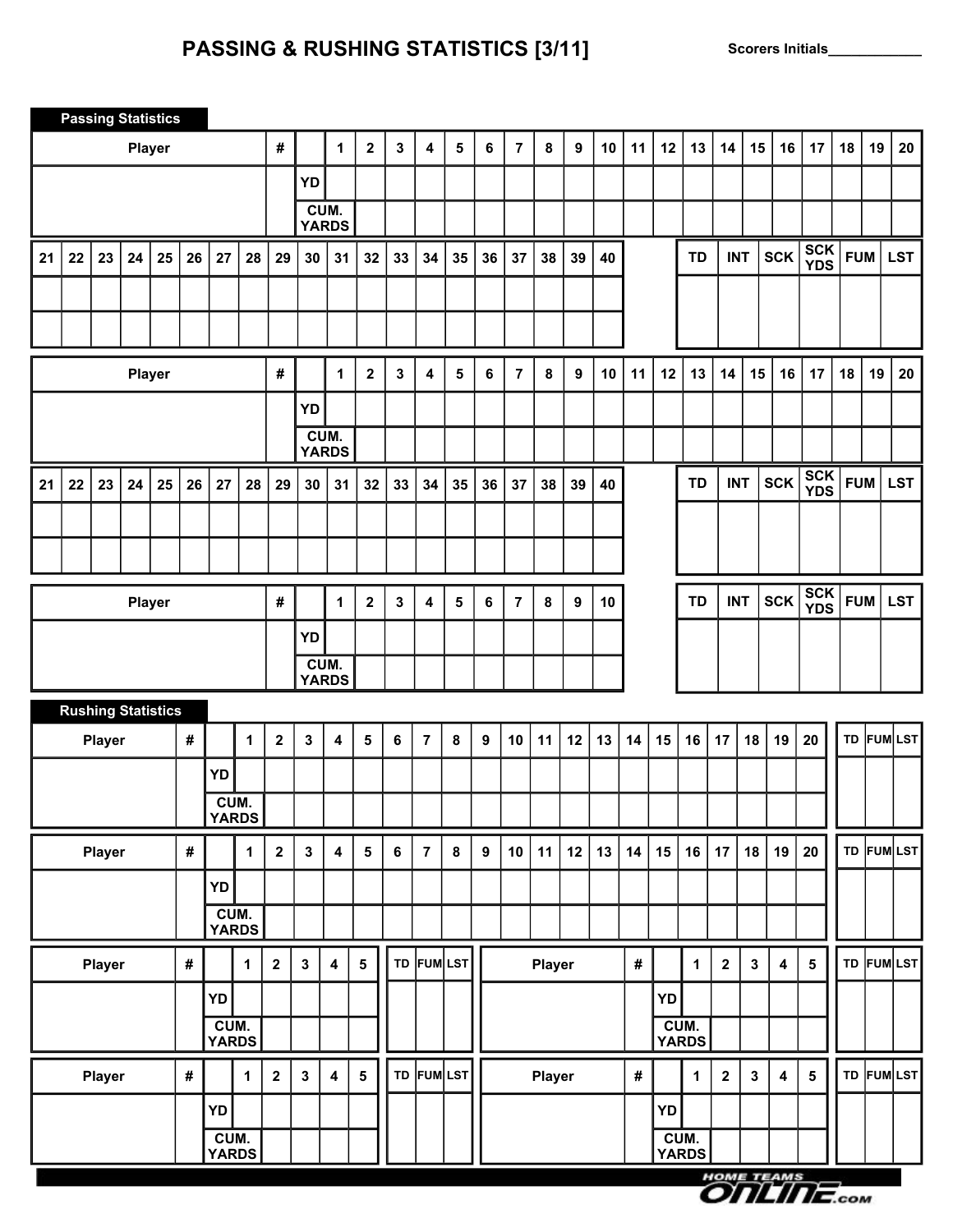## **RECEIVING STATISTICS [4/11] Scorers Initials\_\_\_\_\_\_\_\_\_\_\_\_**

| <b>Receiving Statistics</b> |            |    |                      |                         |             |                         |                |         |                |           |                  |    |            |            |           |            |            |
|-----------------------------|------------|----|----------------------|-------------------------|-------------|-------------------------|----------------|---------|----------------|-----------|------------------|----|------------|------------|-----------|------------|------------|
| <b>Player</b>               | $\pmb{\#}$ |    | $\mathbf 1$          | $\overline{2}$          | $\mathbf 3$ | $\overline{\mathbf{4}}$ | 5              | $\bf 6$ | $\overline{7}$ | 8         | $\boldsymbol{9}$ | 10 | <b>DRP</b> | <b>YAC</b> | TD        | <b>FUM</b> | <b>LST</b> |
|                             |            | YD |                      |                         |             |                         |                |         |                |           |                  |    |            |            |           |            |            |
|                             |            |    | CUM.<br><b>YARDS</b> |                         |             |                         |                |         |                |           |                  |    |            |            |           |            |            |
| <b>Player</b>               | $\pmb{\#}$ |    | $\mathbf 1$          | $\mathbf{2}$            | 3           | $\overline{\mathbf{4}}$ | 5              | $\bf 6$ | $\overline{7}$ | 8         | 9                | 10 | <b>DRP</b> | <b>YAC</b> | TD        | <b>FUM</b> | <b>LST</b> |
|                             |            | YD |                      |                         |             |                         |                |         |                |           |                  |    |            |            |           |            |            |
|                             |            |    | CUM.                 |                         |             |                         |                |         |                |           |                  |    |            |            |           |            |            |
|                             |            |    | <b>YARDS</b>         |                         |             |                         |                |         |                |           |                  |    |            |            |           |            |            |
| Player                      | $\pmb{\#}$ |    | $\mathbf{1}$         | $\mathbf{2}$            | $\mathbf 3$ | $\overline{\mathbf{4}}$ | $5\phantom{a}$ | $\bf 6$ | $\overline{7}$ | 8         | $\boldsymbol{9}$ | 10 | <b>DRP</b> | <b>YAC</b> | <b>TD</b> | <b>FUM</b> | <b>LST</b> |
|                             |            | YD |                      |                         |             |                         |                |         |                |           |                  |    |            |            |           |            |            |
|                             |            |    | CUM.<br><b>YARDS</b> |                         |             |                         |                |         |                |           |                  |    |            |            |           |            |            |
| <b>Player</b>               | $\pmb{\#}$ |    | $\mathbf{1}$         | $\overline{\mathbf{2}}$ | 3           | $\overline{\mathbf{4}}$ | $5\phantom{a}$ | $\bf 6$ | $\overline{7}$ | 8         | $\boldsymbol{9}$ | 10 | <b>DRP</b> | <b>YAC</b> | <b>TD</b> | <b>FUM</b> | <b>LST</b> |
|                             |            | YD |                      |                         |             |                         |                |         |                |           |                  |    |            |            |           |            |            |
|                             |            |    | CUM.                 |                         |             |                         |                |         |                |           |                  |    |            |            |           |            |            |
|                             |            |    | <b>YARDS</b>         |                         |             |                         |                |         |                |           |                  |    |            |            |           |            |            |
| Player                      | $\pmb{\#}$ |    | $\mathbf{1}$         | $\mathbf 2$             | 3           | $\overline{\mathbf{4}}$ | 5              | 6       | $\overline{7}$ | 8         | $\boldsymbol{9}$ | 10 | <b>DRP</b> | <b>YAC</b> | <b>TD</b> | <b>FUM</b> | <b>LST</b> |
|                             |            | YD |                      |                         |             |                         |                |         |                |           |                  |    |            |            |           |            |            |
|                             |            |    | CUM.<br><b>YARDS</b> |                         |             |                         |                |         |                |           |                  |    |            |            |           |            |            |
| <b>Player</b>               | $\#$       |    | $\mathbf{1}$         | $\mathbf 2$             | 3           | $\overline{\mathbf{4}}$ | 5              | $\bf 6$ | $\overline{7}$ | 8         | $\boldsymbol{9}$ | 10 | <b>DRP</b> | <b>YAC</b> | <b>TD</b> | <b>FUM</b> | <b>LST</b> |
|                             |            | YD |                      |                         |             |                         |                |         |                |           |                  |    |            |            |           |            |            |
|                             |            |    | CUM.                 |                         |             |                         |                |         |                |           |                  |    |            |            |           |            |            |
|                             |            |    | <b>YARDS</b>         |                         |             |                         |                |         |                |           |                  |    |            |            |           |            |            |
| Player                      | $\#$       |    | $\mathbf{1}$         | $\mathbf 2$             | 3           | $\overline{\mathbf{4}}$ | $5\phantom{a}$ | 6       | $\overline{7}$ | ${\bf 8}$ | 9                | 10 | <b>DRP</b> | <b>YAC</b> | <b>TD</b> | <b>FUM</b> | <b>LST</b> |
|                             |            | YD |                      |                         |             |                         |                |         |                |           |                  |    |            |            |           |            |            |
|                             |            |    | CUM.<br><b>YARDS</b> |                         |             |                         |                |         |                |           |                  |    |            |            |           |            |            |
| Player                      | $\#$       |    | $\mathbf{1}$         | $\mathbf{2}$            | $\mathbf 3$ | $\overline{\mathbf{4}}$ | 5              | $\bf 6$ | $\overline{7}$ | 8         | $\boldsymbol{9}$ | 10 | <b>DRP</b> | <b>YAC</b> | TD        | <b>FUM</b> | <b>LST</b> |
|                             |            | YD |                      |                         |             |                         |                |         |                |           |                  |    |            |            |           |            |            |
|                             |            |    | CUM.<br><b>YARDS</b> |                         |             |                         |                |         |                |           |                  |    |            |            |           |            |            |
| Player                      | #          |    | $\mathbf 1$          | $\overline{2}$          | $\mathbf 3$ | $\overline{\mathbf{4}}$ | 5              | 6       | $\overline{7}$ | 8         | 9                | 10 | <b>DRP</b> | <b>YAC</b> | TD        | <b>FUM</b> | <b>LST</b> |
|                             |            | YD |                      |                         |             |                         |                |         |                |           |                  |    |            |            |           |            |            |
|                             |            |    | CUM.<br><b>YARDS</b> |                         |             |                         |                |         |                |           |                  |    |            |            |           |            |            |
|                             |            |    |                      |                         |             |                         |                |         |                |           |                  |    |            |            |           |            |            |

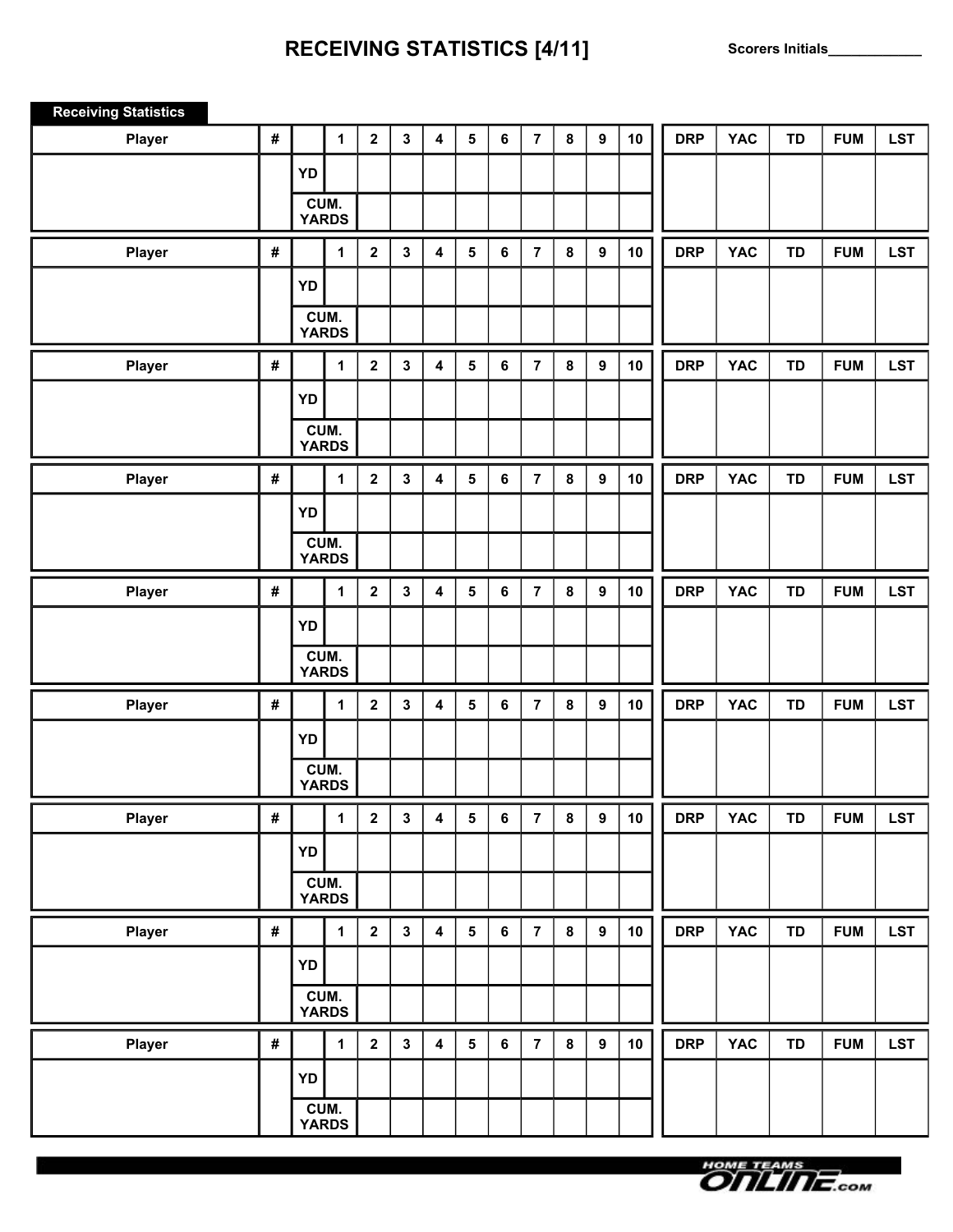# **DEFENSIVE STATISTICS [5/11] Scorers Initials\_\_\_\_\_\_\_\_\_\_\_\_**

| <b>Players</b> |   |                                                                                                                                                                      | <b>Tackles</b>                                                                                 |             | <b>Sacks</b>                                                                                    |            |           |           | <b>Fumbles</b> |           |            | <b>Pass Defense</b> |             |    |
|----------------|---|----------------------------------------------------------------------------------------------------------------------------------------------------------------------|------------------------------------------------------------------------------------------------|-------------|-------------------------------------------------------------------------------------------------|------------|-----------|-----------|----------------|-----------|------------|---------------------|-------------|----|
| <b>Name</b>    | # | <b>SOLO</b>                                                                                                                                                          | <b>ASSIST</b>                                                                                  | COM TFL YDS | <b>SACKS</b>                                                                                    | <b>YDS</b> | <b>FF</b> | <b>FR</b> | <b>YDS</b>     | <b>TD</b> | <b>PDf</b> |                     | INT YDS LNG | TD |
|                |   | $\sqrt{3}$<br>$\,$ 5<br>$\overline{2}$<br>4<br>1<br>$\overline{7}$<br>$_{8}$<br>$\overline{9}$<br>10<br>$\,$ 6                                                       | $\overline{2}$<br>1<br>3<br>$\overline{4}$<br>$\sqrt{5}$<br>6                                  |             | $\overline{\mathbf{c}}$<br>3<br>1<br>$\overline{5}$<br>6<br>4                                   |            |           |           |                |           |            |                     |             |    |
|                |   | $\mathbf{2}$<br>$\mathbf{3}$<br>$\overline{\mathbf{4}}$<br>$5\phantom{.0}$<br>$\mathbf{1}$<br>$\overline{\mathbf{8}}$<br>$\overline{9}$<br>10<br>6<br>$\overline{7}$ | $\mathbf{2}$<br>$\mathbf{1}$<br>$\mathbf{3}$<br>$\overline{4}$<br>$\overline{\mathbf{5}}$<br>6 |             | $\mathbf{2}$<br>$\mathbf 3$<br>$\mathbf{1}$<br>$5^{\circ}$<br>6<br>$\overline{\mathbf{4}}$      |            |           |           |                |           |            |                     |             |    |
|                |   | $\sqrt{5}$<br>$\overline{2}$<br>3<br>4<br>1                                                                                                                          | $\overline{2}$<br>3<br>1                                                                       |             | $\overline{2}$<br>3<br>1                                                                        |            |           |           |                |           |            |                     |             |    |
|                |   | $\,$ 6<br>8<br>$9\,$<br>10<br>$\overline{7}$<br>$\mathbf 2$<br>$\mathbf 3$<br>${\bf 5}$<br>$\mathbf{1}$<br>$\overline{\mathbf{4}}$                                   | $\sqrt{5}$<br>$\sqrt{6}$<br>4<br>$\mathbf 2$<br>$\mathbf{1}$<br>$\mathbf 3$                    |             | 4<br>$\sqrt{5}$<br>6<br>$\mathbf{2}$<br>$\mathbf 3$<br>$\mathbf 1$                              |            |           |           |                |           |            |                     |             |    |
|                |   | 6<br>7<br>$\overline{\mathbf{8}}$<br>$\overline{9}$<br>10<br>$\overline{2}$<br>$\sqrt{3}$<br>4<br>$\sqrt{5}$<br>1                                                    | $\overline{4}$<br>$\overline{\mathbf{5}}$<br>6<br>1<br>$\overline{2}$<br>3                     |             | $5^{\circ}$<br>6<br>$\overline{\mathbf{4}}$<br>$\sqrt{2}$<br>3<br>1                             |            |           |           |                |           |            |                     |             |    |
|                |   | $6\phantom{a}$<br>$\sqrt{8}$<br>$9\,$<br>10<br>7<br>$\mathbf 2$<br>$\mathbf 3$<br>$\overline{\mathbf{4}}$<br>$5\phantom{.0}$<br>$\mathbf{1}$                         | $\sqrt{5}$<br>$6\,$<br>4<br>$\mathbf{1}$<br>$\mathbf 2$<br>$\mathbf 3$                         |             | $\overline{4}$<br>5<br>$_{6}$<br>$\mathbf{2}$<br>$\mathbf 3$<br>$\mathbf{1}$                    |            |           |           |                |           |            |                     |             |    |
|                |   | $\overline{\mathbf{8}}$<br>$\overline{9}$<br>$\overline{10}$<br>6<br>$\overline{7}$<br>1<br>$\overline{2}$<br>3<br>4<br>5                                            | $5^{\circ}$<br>6<br>$\overline{\mathbf{4}}$<br>$\overline{2}$<br>1<br>3                        |             | $\overline{5}$<br>6<br>$\overline{\mathbf{4}}$<br>1<br>$\overline{2}$<br>3                      |            |           |           |                |           |            |                     |             |    |
|                |   | $\overline{9}$<br>10<br>$\,$ 8 $\,$<br>6<br>$\overline{7}$<br>$\mathbf 2$<br>$\mathbf 3$<br>${\bf 5}$<br>$\mathbf{1}$<br>$\overline{\mathbf{4}}$                     | $\sqrt{6}$<br>$\sqrt{5}$<br>$\sqrt{4}$<br>$\mathbf{1}$<br>$\mathbf{2}$<br>$\mathbf 3$          |             | $_{6}$<br>$\,$ 5<br>4<br>$\mathbf{2}$<br>$\mathbf{1}$<br>$\mathbf{3}$                           |            |           |           |                |           |            |                     |             |    |
|                |   | 7<br>$\overline{\mathbf{8}}$<br>$\overline{9}$<br>10<br>6<br>$\,$ 5 $\,$<br>$\overline{2}$<br>$\ensuremath{\mathsf{3}}$<br>1<br>4                                    | $\overline{5}$<br>$\overline{4}$<br>6<br>$\sqrt{2}$<br>3<br>1.                                 |             | $5^{\circ}$<br>6<br>$\overline{\mathbf{4}}$<br>$\overline{2}$<br>3<br>1                         |            |           |           |                |           |            |                     |             |    |
|                |   | $\sqrt{8}$<br>$\overline{9}$<br>10<br>$\,$ 6<br>$\overline{7}$<br>$\mathbf{2}$<br>$\mathbf{3}$<br>$\overline{\mathbf{4}}$<br>$5\phantom{.0}$<br>$\mathbf{1}$         | $\sqrt{5}$<br>$\sqrt{6}$<br>4<br>$\mathbf{2}$<br>$\mathbf{1}$<br>$\mathbf{3}$                  |             | $\sqrt{5}$<br>4<br>6<br>$\mathbf{2}$<br>$\mathbf{3}$<br>$\mathbf{1}$                            |            |           |           |                |           |            |                     |             |    |
|                |   | $\overline{\mathbf{8}}$<br>$\overline{9}$<br>10<br>6<br>$\overline{7}$                                                                                               | $5^{\circ}$<br>6<br>$\overline{\mathbf{4}}$                                                    |             | 5<br>6<br>$\overline{\mathbf{4}}$                                                               |            |           |           |                |           |            |                     |             |    |
|                |   | $\sqrt{5}$<br>$\overline{2}$<br>3<br>4<br>1<br>$9$<br>$\,$ 6<br>8<br>10<br>$\overline{7}$                                                                            | $\overline{2}$<br>3<br>1<br>$\sqrt{5}$<br>$\sqrt{6}$<br>4                                      |             | $_{3}$<br>$\overline{2}$<br>1<br>$_{6}$<br>4<br>$\,$ 5                                          |            |           |           |                |           |            |                     |             |    |
|                |   | $\mathbf{2}$<br>$\mathbf 3$<br>${\bf 5}$<br>$\mathbf{1}$<br>$\overline{\mathbf{4}}$<br>6<br>7<br>$\overline{\mathbf{8}}$<br>$\overline{9}$<br>10                     | $\mathbf 2$<br>$\mathbf{1}$<br>$\mathbf 3$<br>$\overline{4}$<br>$\overline{\mathbf{5}}$<br>6   |             | $\mathbf{2}$<br>$\mathbf 3$<br>$\mathbf{1}$<br>$5^{\circ}$<br>6<br>$\overline{\mathbf{4}}$      |            |           |           |                |           |            |                     |             |    |
|                |   | $\ensuremath{\mathsf{3}}$<br>$\,$ 5 $\,$<br>$\sqrt{2}$<br>4<br>1<br>$\,$ 8 $\,$<br>$6\phantom{a}$<br>$\overline{9}$<br>10<br>$\overline{7}$                          | $\overline{2}$<br>1<br>3<br>$\sqrt{5}$<br>$\sqrt{6}$<br>$\overline{4}$                         |             | $\overline{2}$<br>3<br>1<br>5<br>$\overline{4}$<br>$_{6}$                                       |            |           |           |                |           |            |                     |             |    |
|                |   | $\mathbf{2}$<br>$\mathbf{3}$<br>$\overline{\mathbf{4}}$<br>$5\phantom{.0}$<br>$\mathbf{1}$<br>7<br>$\overline{\mathbf{8}}$<br>$\overline{9}$<br>10<br>6              | $\mathbf{1}$<br>$\mathbf{2}$<br>$\mathbf 3$<br>$\overline{5}$<br>6<br>$\overline{4}$           |             | $\overline{2}$<br>$\mathbf 3$<br>$\mathbf{1}$<br>$\overline{5}$<br>6<br>$\overline{\mathbf{4}}$ |            |           |           |                |           |            |                     |             |    |
|                |   | $\sqrt{3}$<br>$\sqrt{4}$<br>$\sqrt{5}$<br>1<br>$\overline{2}$<br>$\overline{9}$<br>10<br>$\,$ 6<br>$\,$ 8 $\,$<br>$\overline{7}$                                     | $\overline{2}$<br>$_{3}$<br>1<br>$\sqrt{5}$<br>$\sqrt{6}$<br>4                                 |             | $\sqrt{2}$<br>1<br>3<br>$\sqrt{5}$<br>6<br>4                                                    |            |           |           |                |           |            |                     |             |    |
|                |   | $\mathbf 2$<br>$\mathbf 3$<br>${\bf 5}$<br>$\mathbf{1}$<br>$\overline{\mathbf{4}}$<br>$^{-}7$<br>$\overline{\mathbf{8}}$<br>$\overline{9}$<br>10<br>6                | $\mathbf{1}$<br>$\mathbf{2}$<br>3<br>$\overline{\mathbf{5}}$<br>6<br>$\overline{4}$            |             | $\boldsymbol{2}$<br>$\mathbf{1}$<br>3<br>$5^{\circ}$<br>6<br>$\overline{\mathbf{4}}$            |            |           |           |                |           |            |                     |             |    |
|                |   | $\sqrt{2}$<br>$\ensuremath{\mathsf{3}}$<br>$\sqrt{5}$<br>$\overline{4}$<br>1<br>$\sqrt{8}$<br>$\overline{9}$<br>10<br>$\,$ 6<br>$\overline{7}$                       | $\sqrt{2}$<br>1<br>3<br>$\sqrt{5}$<br>6<br>4                                                   |             | $\overline{2}$<br>3<br>1<br>$\sqrt{5}$<br>4<br>6                                                |            |           |           |                |           |            |                     |             |    |
|                |   | $\pmb{4}$<br>$\mathbf{2}$<br>$\mathbf{3}$<br>${\bf 5}$<br>$\mathbf{1}$<br>$\overline{\mathbf{8}}$<br>$\overline{9}$<br>10<br>6<br>$\overline{7}$                     | $\mathbf 2$<br>$\mathbf{1}$<br>$\mathbf{3}$<br>$\overline{4}$<br>$5^{\circ}$<br>6              |             | $\mathbf{2}$<br>$\mathbf 3$<br>$\mathbf{1}$<br>5<br>6<br>$\overline{\mathbf{4}}$                |            |           |           |                |           |            |                     |             |    |
|                |   | $\mathbf{3}$<br>$\sqrt{5}$<br>$\overline{2}$<br>4<br>1<br>10<br>$\,$ 6<br>8<br>$9\,$<br>$\overline{7}$                                                               | $\overline{2}$<br>3<br>1<br>$\sqrt{5}$<br>$\sqrt{6}$<br>4                                      |             | $_{3}$<br>$\overline{2}$<br>1<br>$_{6}$<br>4<br>$\,$ 5                                          |            |           |           |                |           |            |                     |             |    |
|                |   | $\mathbf 2$<br>$\mathbf 3$<br>$\overline{\mathbf{4}}$<br>${\bf 5}$<br>$\mathbf{1}$<br>6<br>7<br>$\overline{\mathbf{8}}$<br>$\overline{9}$<br>10                      | $\mathbf 2$<br>$\mathbf{1}$<br>$\mathbf 3$<br>$\overline{4}$<br>$5^{\circ}$<br>6               |             | $\boldsymbol{2}$<br>$\mathbf 3$<br>$\mathbf{1}$<br>$5^{\circ}$<br>6<br>$\overline{\mathbf{4}}$  |            |           |           |                |           |            |                     |             |    |
|                |   | $\sqrt{2}$<br>$\ensuremath{\mathsf{3}}$<br>$\sqrt{5}$<br>1<br>4<br>6<br>$\bf 8$<br>10<br>$\overline{7}$                                                              | $\overline{2}$<br>1.<br>3<br>$\sqrt{5}$<br>$6\,$<br>4                                          |             | $\overline{2}$<br>3<br>1<br>$\overline{4}$<br>5<br>$_{6}$                                       |            |           |           |                |           |            |                     |             |    |
|                |   | $\,9$<br>$\mathbf{2}$<br>$\mathbf 3$<br>$\overline{\mathbf{4}}$<br>${\bf 5}$<br>$\mathbf{1}$                                                                         | $\mathbf 2$<br>$\mathbf 3$<br>$\mathbf{1}$                                                     |             | $\mathbf{2}$<br>$\mathbf 3$<br>$\mathbf{1}$                                                     |            |           |           |                |           |            |                     |             |    |
|                |   | 6<br>7<br>$\bf{8}$<br>9<br>10<br>1<br>$\overline{2}$<br>3<br>4<br>5                                                                                                  | $\overline{5}$<br>$\overline{6}$<br>$\overline{\mathbf{4}}$<br>-1<br>$\overline{2}$<br>3       |             | $\overline{5}$<br>$\overline{6}$<br>$\overline{4}$<br>$\overline{2}$<br>3<br>1                  |            |           |           |                |           |            |                     |             |    |
|                |   | 6<br>8<br>9<br>10<br>7<br>$\mathbf{1}$<br>$\mathbf{2}$<br>$\mathbf{3}$<br>$5\phantom{.0}$<br>4                                                                       | 4<br>5<br>6<br>$\mathbf{2}$<br>$\mathbf{1}$<br>3                                               |             | 4<br>5<br>6<br>$\mathbf{2}$<br>$\mathbf{1}$<br>$\mathbf{3}$                                     |            |           |           |                |           |            |                     |             |    |
|                |   | $\overline{7}$<br>8<br>9<br>10<br>6<br>1<br>$\overline{2}$<br>3<br>4<br>5                                                                                            | $5\phantom{.0}$<br>6<br>$\overline{\mathbf{4}}$<br>$\overline{2}$<br>3<br>$\mathbf{1}$         |             | 5 <sub>5</sub><br>6<br>$\overline{4}$<br>$\overline{2}$<br>3<br>1                               |            |           |           |                |           |            |                     |             |    |
|                |   | 6<br>$\overline{7}$<br>8<br>9<br>10<br>$\overline{2}$<br>$\mathbf{3}$<br>$\overline{\mathbf{4}}$<br>$5\phantom{.0}$<br>$\mathbf{1}$                                  | 5<br>4<br>6<br>$\mathbf{2}$<br>$\mathbf{1}$<br>$\mathbf{3}$                                    |             | $\sqrt{5}$<br>6<br>4<br>$\mathbf{2}$<br>$\mathbf{3}$<br>1                                       |            |           |           |                |           |            |                     |             |    |
|                |   | $\overline{\mathbf{8}}$<br>9<br>10<br>6<br>$\overline{7}$<br>3<br>5<br>1<br>$\overline{2}$<br>4                                                                      | 5 <sub>5</sub><br>6<br>$\overline{\mathbf{4}}$<br>$\overline{2}$<br>$3 -$<br>$\mathbf{1}$      |             | 5 <sub>5</sub><br>6<br>$\overline{4}$<br>$\overline{2}$<br>3<br>1                               |            |           |           |                |           |            |                     |             |    |
|                |   | 6<br>$\overline{7}$<br>8<br>9<br>10<br>$\mathbf{1}$<br>$\mathbf{2}$<br>$\mathbf{3}$<br>$5\phantom{.0}$<br>$\overline{\mathbf{4}}$                                    | 4<br>5<br>6<br>$\mathbf{1}$<br>$\mathbf{2}$<br>3                                               |             | 6<br>4<br>5<br>$\mathbf{2}$<br>$\mathbf{3}$<br>$\mathbf{1}$                                     |            |           |           |                |           |            |                     |             |    |
|                |   | 6<br>$\overline{7}$<br>$\overline{\mathbf{8}}$<br>$9^-$<br>10<br>1<br>$\overline{2}$<br>3<br>4<br>5                                                                  | $5^{\circ}$<br>6<br>$\overline{4}$<br>1.<br>$\overline{2}$<br>3                                |             | 5 <sub>5</sub><br>6<br>4<br>$\overline{2}$<br>3<br>1                                            |            |           |           |                |           |            |                     |             |    |
|                |   | 6<br>$\overline{7}$<br>8<br>9<br>10<br>$\mathbf{1}$<br>$\mathbf{2}$<br>$\mathbf{3}$<br>$\overline{\mathbf{4}}$<br>$5\phantom{.0}$                                    | 5<br>6<br>4<br>$\mathbf{1}$<br>$\mathbf{2}$<br>3                                               |             | 4<br>$\,$ 5<br>6<br>$\mathbf{2}$<br>$\mathbf{3}$<br>$\mathbf{1}$                                |            |           |           |                |           |            |                     |             |    |
|                |   | 6<br>$\overline{7}$<br>8<br>9<br>10<br>5                                                                                                                             | $5\phantom{.0}$<br>6<br>$\overline{4}$<br>$\overline{2}$<br>3                                  |             | $5\phantom{.0}$<br>6<br>4                                                                       |            |           |           |                |           |            |                     |             |    |
|                |   | 1<br>$\overline{2}$<br>3<br>4<br>6<br>$\overline{7}$<br>8<br>9<br>10                                                                                                 | $\mathbf{1}$<br>5<br>6<br>4                                                                    |             | $\overline{2}$<br>1<br>3<br>6<br>4<br>5                                                         |            |           |           |                |           |            |                     |             |    |
|                |   | $\mathbf{1}$<br>$\overline{2}$<br>$\mathbf{3}$<br>5<br>4<br>$\overline{7}$<br>9<br>6<br>8<br>10                                                                      | $\mathbf{2}$<br>$\mathbf{1}$<br>3<br>$5\phantom{.0}$<br>6<br>$\overline{\mathbf{4}}$           |             | $\mathbf{2}$<br>$\mathbf{1}$<br>$\mathbf{3}$<br>6<br>$5^{\circ}$<br>4                           |            |           |           |                |           |            |                     |             |    |
|                |   | 1<br>$\overline{2}$<br>3<br>5<br>4<br>6<br>8<br>9<br>10<br>7                                                                                                         | $\overline{2}$<br>1.<br>3<br>5<br>6<br>4                                                       |             | $\overline{2}$<br>1<br>3<br>4<br>5<br>6                                                         |            |           |           |                |           |            |                     |             |    |

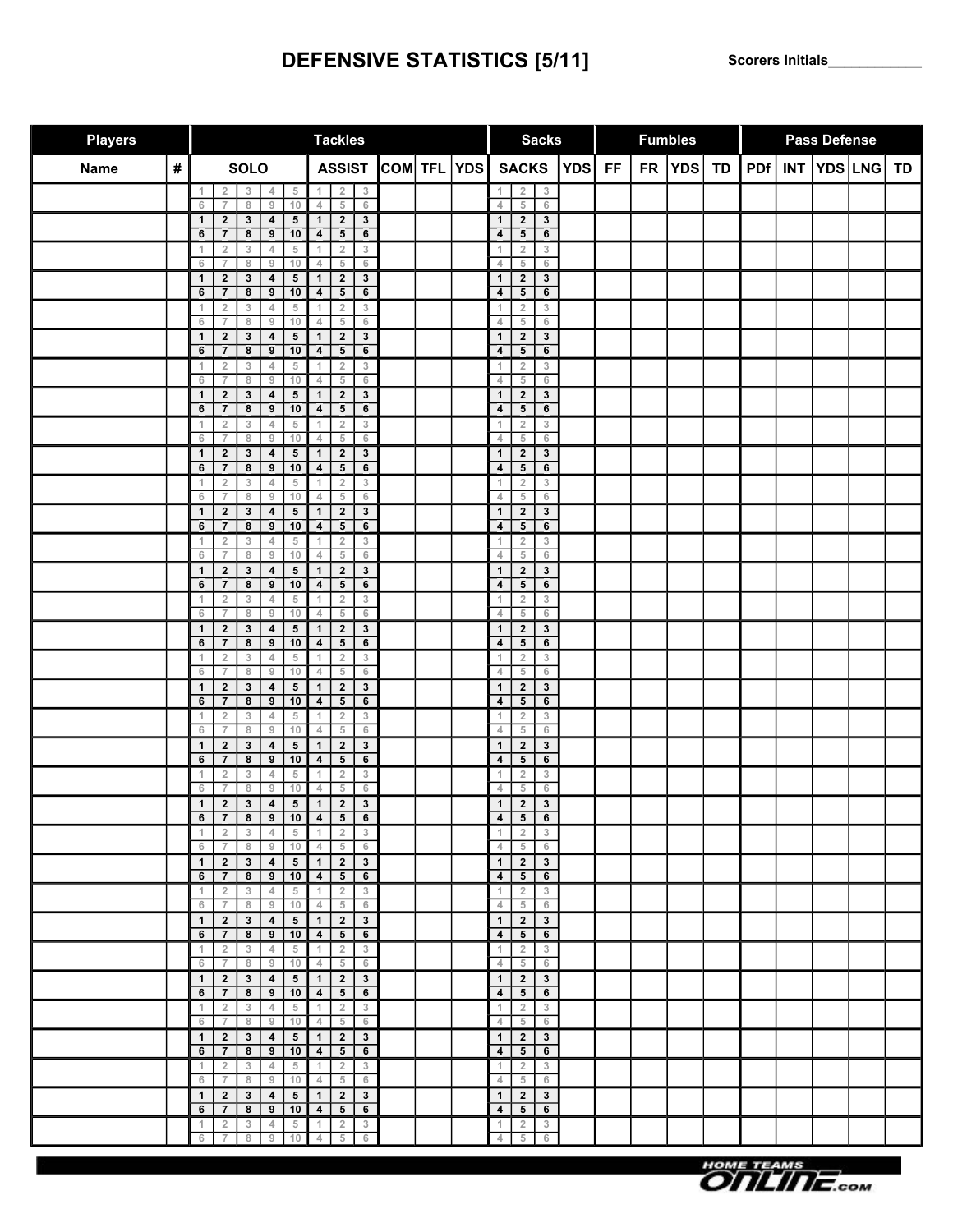## SPECIAL TEAMS STATISTICS [6/11] Scorers Initials\_\_\_\_\_\_\_\_\_\_\_\_\_\_\_\_\_\_\_\_\_\_\_\_\_\_\_\_\_\_\_\_

| <b>Field Goal Statistics</b> |   |           |     |    |       |       |     |       |     |    |                 |            |
|------------------------------|---|-----------|-----|----|-------|-------|-----|-------|-----|----|-----------------|------------|
|                              |   | $20 - 29$ |     |    | 30-39 | 40-49 |     | $50+$ |     |    | <b>Extra Pt</b> | <b>BLK</b> |
| <b>Player</b>                | # | Mk        | Att | Mk | Att   | Mk    | Att | Mk    | Att | Mk | Att             |            |
|                              |   |           |     |    |       |       |     |       |     |    |                 |            |
|                              |   |           |     |    |       |       |     |       |     |    |                 |            |

| <b>Kickoff Statistics</b> |   |            |              |   |   |   |   |   |            |                          |    |            |
|---------------------------|---|------------|--------------|---|---|---|---|---|------------|--------------------------|----|------------|
| <b>Player</b>             | # |            | $\mathbf{2}$ | 3 | 4 | 5 | 6 | 8 | <b>OSK</b> | <b>OSK</b><br><b>REC</b> | TB | <b>OOB</b> |
|                           |   | <b>YDS</b> |              |   |   |   |   |   |            |                          |    |            |
|                           |   | Ret<br>Yds |              |   |   |   |   |   |            |                          |    |            |
|                           |   |            | $\mathbf{2}$ | 3 | 4 | 5 | 6 | 8 | <b>OSK</b> | <b>OSK</b><br><b>REC</b> | TB | <b>OOB</b> |
|                           |   | <b>YDS</b> |              |   |   |   |   |   |            |                          |    |            |
|                           |   | Ret<br>Yds |              |   |   |   |   |   |            |                          |    |            |

| <b>Punting Statistics</b> |   |           |            |            |              |   |   |   |   |    |   |  |                            |
|---------------------------|---|-----------|------------|------------|--------------|---|---|---|---|----|---|--|----------------------------|
| <b>Player</b>             | # | FC.       | <b>RET</b> |            | 2            | 3 | 4 | 5 | 6 | ۰, | 8 |  | <b>TOT   IN 20   BLK  </b> |
|                           |   |           |            | <b>YDS</b> |              |   |   |   |   |    |   |  |                            |
|                           |   |           |            | Ret<br>Yds |              |   |   |   |   |    |   |  |                            |
|                           |   | <b>FC</b> | <b>RET</b> |            | $\mathbf{2}$ | 3 | 4 | 5 | 6 | 7  | 8 |  | <b>TOT   IN 20   BLK</b>   |
|                           |   |           |            | <b>YDS</b> |              |   |   |   |   |    |   |  |                            |
|                           |   |           |            | Ret<br>Yds |              |   |   |   |   |    |   |  |                            |

| <b>Return Statistics</b> |   |    |                |                |   | <b>Kickoffs</b> |   |   |                |           |           |              |                |   |   | <b>Punts</b> |   |                |           |           |
|--------------------------|---|----|----------------|----------------|---|-----------------|---|---|----------------|-----------|-----------|--------------|----------------|---|---|--------------|---|----------------|-----------|-----------|
| Player                   | # |    | $\overline{A}$ | $\overline{2}$ | 3 | 4               | 5 | 6 | $\overline{7}$ | TD        |           | 1            | $\overline{2}$ | 3 | 4 | 5            | 6 | $\overline{7}$ | <b>FC</b> | <b>TD</b> |
|                          |   | YD |                |                |   |                 |   |   |                |           | <b>YD</b> |              |                |   |   |              |   |                |           |           |
|                          |   |    | Cum. Yds       |                |   |                 |   |   |                |           |           | Cum. Yds     |                |   |   |              |   |                |           |           |
|                          |   |    | $\overline{A}$ | $\overline{2}$ | 3 | 4               | 5 | 6 | $\overline{7}$ | TD        |           | $\mathbf{1}$ | $\overline{2}$ | 3 | 4 | 5            | 6 | $\overline{7}$ | <b>FC</b> | TD        |
|                          |   | YD |                |                |   |                 |   |   |                |           | <b>YD</b> |              |                |   |   |              |   |                |           |           |
|                          |   |    | Cum. Yds       |                |   |                 |   |   |                |           |           | Cum. Yds     |                |   |   |              |   |                |           |           |
|                          |   |    | $\overline{A}$ | $\overline{2}$ | 3 | 4               | 5 | 6 | $\overline{7}$ | <b>TD</b> |           | $\mathbf{1}$ | $\overline{2}$ | 3 | 4 | 5            | 6 | $\overline{7}$ | <b>FC</b> | <b>TD</b> |
|                          |   | YD |                |                |   |                 |   |   |                |           | <b>YD</b> |              |                |   |   |              |   |                |           |           |
|                          |   |    | Cum. Yds       |                |   |                 |   |   |                |           |           | Cum. Yds     |                |   |   |              |   |                |           |           |
|                          |   |    | $\overline{A}$ | $\overline{2}$ | 3 | 4               | 5 | 6 | $\overline{7}$ | TD        |           | 1            | $\overline{2}$ | 3 | 4 | 5            | 6 | $\overline{7}$ | <b>FC</b> | <b>TD</b> |
|                          |   | YD |                |                |   |                 |   |   |                |           | <b>YD</b> |              |                |   |   |              |   |                |           |           |
|                          |   |    | Cum. Yds       |                |   |                 |   |   |                |           |           | Cum. Yds     |                |   |   |              |   |                |           |           |

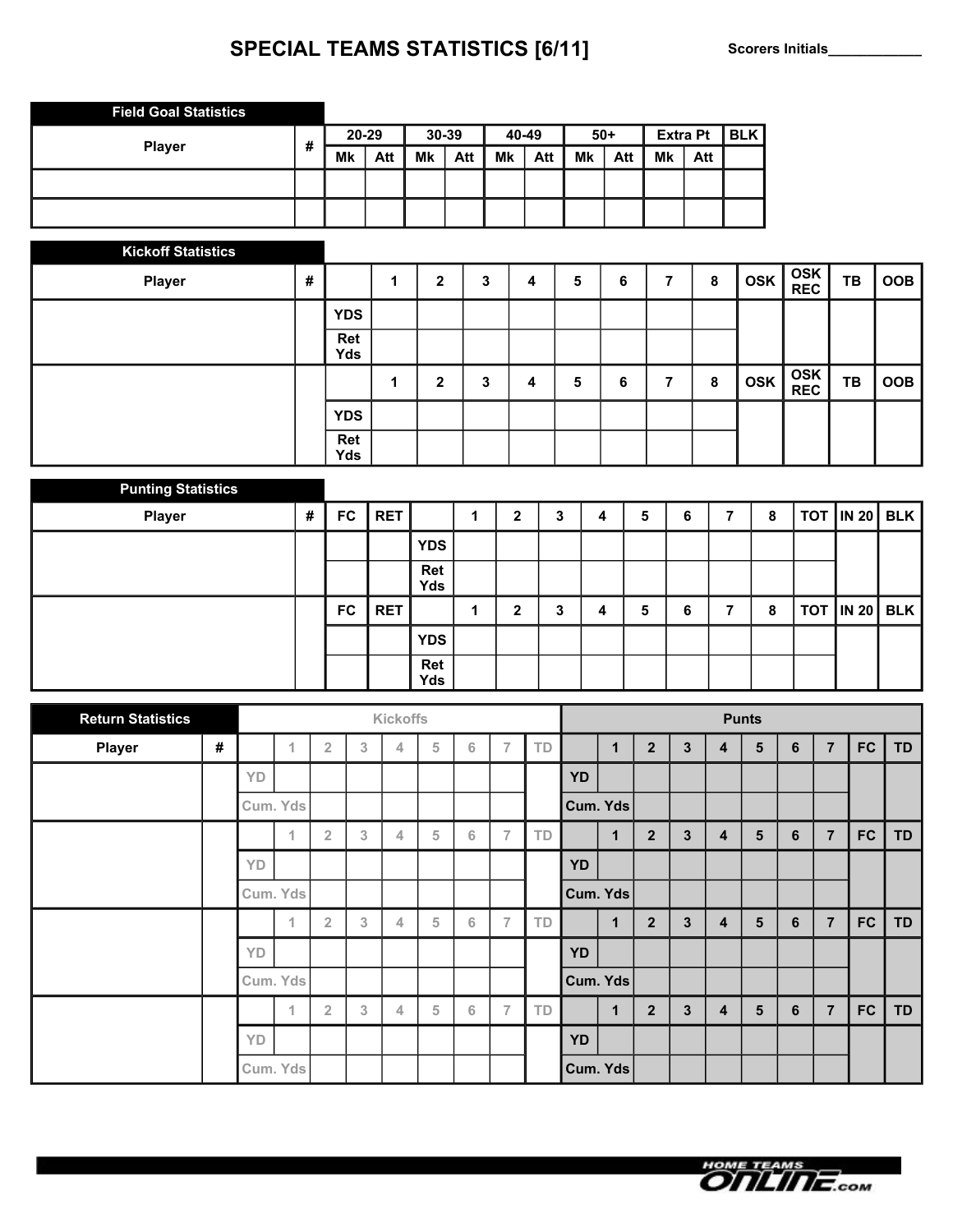# **POSSESSION TIME [7/11] Scorers Initials\_\_\_\_\_\_\_\_\_\_\_\_**

| Quarter                                                                                                                                              |             |              |             |                         | Time Poss. Began |         |                |           |                        |                |           | <b>Time Poss. End</b> |    |    |                     | <b>Time Elapsed</b> |             |                                 |    |                         |           | <b>Cumulative Time</b>             |                             |                  |    |
|------------------------------------------------------------------------------------------------------------------------------------------------------|-------------|--------------|-------------|-------------------------|------------------|---------|----------------|-----------|------------------------|----------------|-----------|-----------------------|----|----|---------------------|---------------------|-------------|---------------------------------|----|-------------------------|-----------|------------------------------------|-----------------------------|------------------|----|
|                                                                                                                                                      |             |              |             |                         |                  |         |                |           |                        |                |           |                       |    |    |                     |                     |             |                                 |    |                         |           |                                    |                             |                  |    |
|                                                                                                                                                      |             |              |             |                         |                  |         |                |           |                        |                |           |                       |    |    |                     |                     |             |                                 |    |                         |           |                                    |                             |                  |    |
|                                                                                                                                                      |             |              |             |                         |                  |         |                |           |                        |                |           |                       |    |    |                     |                     |             |                                 |    |                         |           |                                    |                             |                  |    |
|                                                                                                                                                      |             |              |             |                         |                  |         |                |           |                        |                |           |                       |    |    |                     |                     |             |                                 |    |                         |           |                                    |                             |                  |    |
|                                                                                                                                                      |             |              |             |                         |                  |         |                |           |                        |                |           |                       |    |    |                     |                     |             |                                 |    |                         |           |                                    |                             |                  |    |
|                                                                                                                                                      |             |              |             |                         |                  |         |                |           |                        |                |           |                       |    |    |                     |                     |             |                                 |    |                         |           |                                    |                             |                  |    |
|                                                                                                                                                      |             |              |             |                         |                  |         |                |           |                        |                |           |                       |    |    |                     |                     |             |                                 |    |                         |           |                                    |                             |                  |    |
|                                                                                                                                                      |             |              |             |                         |                  |         |                |           |                        |                |           |                       |    |    |                     |                     |             |                                 |    |                         |           |                                    |                             |                  |    |
|                                                                                                                                                      |             |              |             |                         |                  |         |                |           |                        |                |           |                       |    |    |                     |                     |             |                                 |    |                         |           |                                    |                             |                  |    |
|                                                                                                                                                      |             |              |             |                         |                  |         |                |           |                        |                |           |                       |    |    |                     |                     |             |                                 |    |                         |           |                                    |                             |                  |    |
|                                                                                                                                                      |             |              |             |                         |                  |         |                |           |                        |                |           |                       |    |    |                     |                     |             |                                 |    |                         |           |                                    |                             |                  |    |
|                                                                                                                                                      |             |              |             |                         |                  |         |                |           |                        |                |           |                       |    |    |                     |                     |             |                                 |    |                         |           |                                    |                             |                  |    |
|                                                                                                                                                      |             |              |             |                         |                  |         |                |           |                        |                |           |                       |    |    |                     |                     |             |                                 |    |                         |           |                                    |                             |                  |    |
|                                                                                                                                                      |             |              |             |                         |                  |         |                |           |                        |                |           |                       |    |    |                     |                     |             |                                 |    |                         |           |                                    |                             |                  |    |
|                                                                                                                                                      |             |              |             |                         |                  |         |                |           |                        |                |           |                       |    |    |                     |                     |             |                                 |    |                         |           |                                    |                             |                  |    |
|                                                                                                                                                      |             |              |             |                         |                  |         |                |           |                        |                |           |                       |    |    |                     |                     |             |                                 |    |                         |           |                                    |                             |                  |    |
|                                                                                                                                                      |             |              |             |                         |                  |         |                |           |                        |                |           |                       |    |    |                     |                     |             |                                 |    |                         |           |                                    |                             |                  |    |
|                                                                                                                                                      |             |              |             |                         |                  |         |                |           |                        |                |           |                       |    |    |                     |                     |             |                                 |    |                         |           |                                    |                             |                  |    |
|                                                                                                                                                      |             |              |             |                         |                  |         |                |           |                        |                |           |                       |    |    |                     |                     |             |                                 |    |                         |           |                                    |                             |                  |    |
|                                                                                                                                                      |             |              |             |                         |                  |         |                |           |                        |                |           |                       |    |    |                     |                     |             |                                 |    |                         |           |                                    |                             |                  |    |
|                                                                                                                                                      |             |              |             |                         |                  |         |                |           |                        |                |           |                       |    |    |                     |                     |             |                                 |    |                         |           |                                    |                             |                  |    |
| <b>FIRST DOWNS</b>                                                                                                                                   |             | $\mathbf{1}$ | $\mathbf 2$ |                         | 3                | 4       |                | 5         | 6                      | $\overline{7}$ | 8         | 9                     | 10 | 11 | 12                  | 13                  | 14          | 15                              |    | 16                      | 17        | 18                                 | 19                          |                  | 20 |
| X-Penalty<br>R-Rushing<br>P-Passing                                                                                                                  |             |              |             |                         |                  |         |                |           |                        |                |           |                       |    |    |                     |                     |             |                                 |    |                         |           |                                    |                             |                  |    |
| 3rd DOWN CONV                                                                                                                                        |             |              | $\mathbf 2$ |                         | $\mathbf{3}$     | 4       |                |           | 6                      | $\overline{7}$ | $\pmb{8}$ | 9                     | 10 | 11 | 12                  | 13                  | 14          | 15                              |    | 16                      | 17        | 18                                 |                             | 19               | 20 |
| $\mathbf{1}$<br>5<br><b>S-Success</b><br>R-Rushing<br>P-Passing<br>X-Failed                                                                          |             |              |             |                         |                  |         |                |           |                        |                |           |                       |    |    |                     |                     |             |                                 |    |                         |           |                                    |                             |                  |    |
| <b>PENALTIES</b><br>$\mathbf{1}$<br>$\mathbf 2$<br>$\mathbf 3$<br>$\overline{\mathbf{4}}$<br>5<br>6<br>$\overline{7}$<br>8<br>$\boldsymbol{9}$<br>10 |             |              |             |                         |                  |         |                |           |                        |                |           | 11                    | 12 | 13 | 14                  | 15                  |             | 16                              | 17 | 18                      | 19        |                                    | 20                          |                  |    |
| <b>YARDS</b>                                                                                                                                         |             |              |             |                         |                  |         |                |           |                        |                |           |                       |    |    |                     |                     |             |                                 |    |                         |           |                                    |                             |                  |    |
| <b>TURNOVERS</b>                                                                                                                                     | 1           | $\mathbf 2$  | 3           | 4                       | 5                | $\bf 6$ | $\overline{7}$ | $\pmb{8}$ | 10<br>$\boldsymbol{9}$ |                |           |                       |    |    | <b>TAKEAWAYS</b>    |                     | 1           | $\mathbf 2$                     | 3  | 4                       | ${\bf 5}$ | $\overline{\mathbf{7}}$<br>$\bf 6$ | $\pmb{8}$                   | $\boldsymbol{9}$ | 10 |
| <b>FUMBLES LOST</b>                                                                                                                                  | $\mathbf 1$ | 2            | 3           | $\overline{\mathbf{4}}$ | ${\bf 5}$        | 6       | $\overline{7}$ | $\bf8$    | 9<br>10                |                |           |                       |    |    | <b>FUMBLES KEPT</b> |                     | $\mathbf 1$ | $\boldsymbol{2}$                | 3  | $\overline{\mathbf{4}}$ | ${\bf 5}$ | $\bf 6$                            | $\overline{7}$<br>$\pmb{8}$ | 9                | 10 |
|                                                                                                                                                      |             |              |             |                         |                  |         |                |           |                        |                |           |                       |    |    |                     |                     |             | HOME TEAMS<br><b>OnLine</b> com |    |                         |           |                                    |                             |                  |    |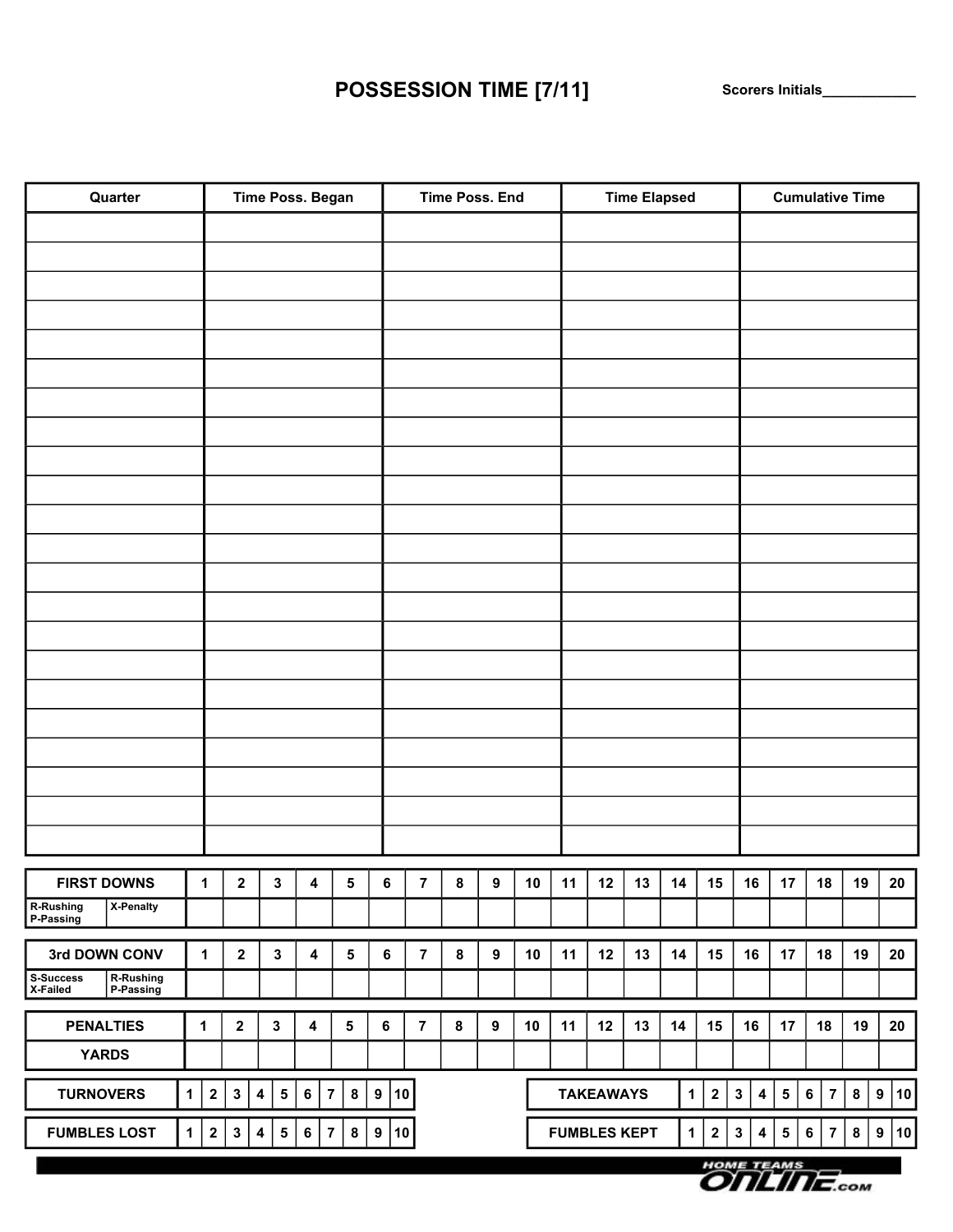## **PASSING & RUSHING STATISTICS [8/11] Scorers Initials\_\_\_\_\_\_\_\_\_\_\_\_**

|    |    |               | <b>Passing Statistics</b> |    |            |                      |              |                         |           |              |                  |    |                |    |    |                |               |    |    |            |    |                      |                         |    |                         |                           |            |    |            |
|----|----|---------------|---------------------------|----|------------|----------------------|--------------|-------------------------|-----------|--------------|------------------|----|----------------|----|----|----------------|---------------|----|----|------------|----|----------------------|-------------------------|----|-------------------------|---------------------------|------------|----|------------|
|    |    |               | <b>Player</b>             |    |            |                      |              | #                       |           | 1            | $\mathbf 2$      | 3  | 4              | 5  | 6  | $\overline{7}$ | 8             | 9  | 10 | 11         | 12 | 13                   | 14                      | 15 | 16                      | 17                        | 18         | 19 | 20         |
|    |    |               |                           |    |            |                      |              |                         | YD        |              |                  |    |                |    |    |                |               |    |    |            |    |                      |                         |    |                         |                           |            |    |            |
|    |    |               |                           |    |            |                      |              |                         | CUM.      | <b>YARDS</b> |                  |    |                |    |    |                |               |    |    |            |    |                      |                         |    |                         |                           |            |    |            |
| 21 | 22 | 23            | 24                        | 25 | 26         | 27                   | 28           | 29                      | 30        | 31           | 32               | 33 | 34             | 35 | 36 | 37             | 38            | 39 | 40 |            |    | <b>TD</b>            | <b>INT</b>              |    | <b>SCK</b>              | <b>SCK</b><br><b>YDS</b>  | <b>FUM</b> |    | <b>LST</b> |
|    |    |               |                           |    |            |                      |              |                         |           |              |                  |    |                |    |    |                |               |    |    |            |    |                      |                         |    |                         |                           |            |    |            |
|    |    |               |                           |    |            |                      |              |                         |           |              |                  |    |                |    |    |                |               |    |    |            |    |                      |                         |    |                         |                           |            |    |            |
|    |    |               | <b>Player</b>             |    |            |                      |              | $\pmb{\#}$              |           | 1            | $\mathbf 2$      | 3  | 4              | 5  | 6  | $\overline{7}$ | 8             | 9  | 10 | 11         | 12 | 13                   | 14                      | 15 | 16                      | 17                        | 18         | 19 | 20         |
|    |    |               |                           |    |            |                      |              |                         | YD        |              |                  |    |                |    |    |                |               |    |    |            |    |                      |                         |    |                         |                           |            |    |            |
|    |    |               |                           |    |            |                      |              |                         | CUM.      | <b>YARDS</b> |                  |    |                |    |    |                |               |    |    |            |    |                      |                         |    |                         |                           |            |    |            |
| 21 | 22 | 23            | 24                        | 25 | 26         | 27                   | 28           | 29                      | 30        | 31           | 32               | 33 | 34             | 35 | 36 | 37             | 38            | 39 | 40 |            |    | <b>TD</b>            | <b>INT</b>              |    | <b>SCK</b>              | <b>SCK</b><br><b>YDS</b>  | <b>FUM</b> |    | <b>LST</b> |
|    |    |               |                           |    |            |                      |              |                         |           |              |                  |    |                |    |    |                |               |    |    |            |    |                      |                         |    |                         |                           |            |    |            |
|    |    |               |                           |    |            |                      |              |                         |           |              |                  |    |                |    |    |                |               |    |    |            |    |                      |                         |    |                         |                           |            |    |            |
|    |    |               | Player                    |    |            |                      |              | $\pmb{\#}$              |           | 1            | $\boldsymbol{2}$ | 3  | 4              | 5  | 6  | $\overline{7}$ | 8             | 9  | 10 |            |    | <b>TD</b>            | <b>INT</b>              |    | <b>SCK</b>              | <b>SCK</b>                | <b>FUM</b> |    | <b>LST</b> |
|    |    |               |                           |    |            |                      |              |                         | <b>YD</b> |              |                  |    |                |    |    |                |               |    |    |            |    |                      |                         |    |                         | <b>YDS</b>                |            |    |            |
|    |    |               |                           |    |            |                      |              |                         | CUM.      |              |                  |    |                |    |    |                |               |    |    |            |    |                      |                         |    |                         |                           |            |    |            |
|    |    |               | <b>Rushing Statistics</b> |    |            |                      |              |                         |           | <b>YARDS</b> |                  |    |                |    |    |                |               |    |    |            |    |                      |                         |    |                         |                           |            |    |            |
|    |    | <b>Player</b> |                           |    | $\pmb{\#}$ |                      | 1            | $\mathbf 2$             | 3         | 4            | 5                | 6  | $\overline{7}$ | 8  | 9  | 10             | 11            | 12 | 13 | 14         | 15 | 16                   | 17                      | 18 | 19                      | 20                        |            |    | TD FUM LST |
|    |    |               |                           |    |            | YD                   |              |                         |           |              |                  |    |                |    |    |                |               |    |    |            |    |                      |                         |    |                         |                           |            |    |            |
|    |    |               |                           |    |            | <b>CUM.</b><br>YARDS |              |                         |           |              |                  |    |                |    |    |                |               |    |    |            |    |                      |                         |    |                         |                           |            |    |            |
|    |    | Player        |                           |    | $\#$       |                      | 1            | $\overline{\mathbf{2}}$ | 3         | 4            | 5                | 6  | $\overline{7}$ | 8  | 9  | 10             | 11            | 12 | 13 | 14         | 15 | 16                   | 17                      | 18 | 19                      | 20                        |            |    | TD FUM LST |
|    |    |               |                           |    |            | YD                   |              |                         |           |              |                  |    |                |    |    |                |               |    |    |            |    |                      |                         |    |                         |                           |            |    |            |
|    |    |               |                           |    |            | CUM.<br><b>YARDS</b> |              |                         |           |              |                  |    |                |    |    |                |               |    |    |            |    |                      |                         |    |                         |                           |            |    |            |
|    |    | <b>Player</b> |                           |    | $\#$       |                      | $\mathbf{1}$ | $\mathbf{2}$            | 3         | 4            | $5\phantom{a}$   |    | TD FUM LST     |    |    |                | <b>Player</b> |    |    | $\pmb{\#}$ |    | $\mathbf{1}$         | $\overline{\mathbf{2}}$ | 3  | 4                       | $\sqrt{5}$                |            |    | TD FUM LST |
|    |    |               |                           |    |            | YD                   |              |                         |           |              |                  |    |                |    |    |                |               |    |    |            | YD |                      |                         |    |                         |                           |            |    |            |
|    |    |               |                           |    |            | CUM.<br><b>YARDS</b> |              |                         |           |              |                  |    |                |    |    |                |               |    |    |            |    | CUM.<br><b>YARDS</b> |                         |    |                         |                           |            |    |            |
|    |    | Player        |                           |    | $\pmb{\#}$ |                      | $\mathbf{1}$ | $\overline{\mathbf{2}}$ | 3         | 4            | $5\phantom{a}$   |    | TD FUM LST     |    |    |                | Player        |    |    | $\#$       |    | 1                    | $\overline{\mathbf{2}}$ | 3  | $\overline{\mathbf{4}}$ | $5\phantom{1}$            |            |    | TD FUM LST |
|    |    |               |                           |    |            | YD                   |              |                         |           |              |                  |    |                |    |    |                |               |    |    |            | YD |                      |                         |    |                         |                           |            |    |            |
|    |    |               |                           |    |            | CUM.                 |              |                         |           |              |                  |    |                |    |    |                |               |    |    |            |    | CUM.                 |                         |    |                         |                           |            |    |            |
|    |    |               |                           |    |            | <b>YARDS</b>         |              |                         |           |              |                  |    |                |    |    |                |               |    |    |            |    | <b>YARDS</b>         |                         |    |                         |                           |            |    |            |
|    |    |               |                           |    |            |                      |              |                         |           |              |                  |    |                |    |    |                |               |    |    |            |    |                      |                         |    |                         | HOME TEAMS<br>On IT TICOM |            |    |            |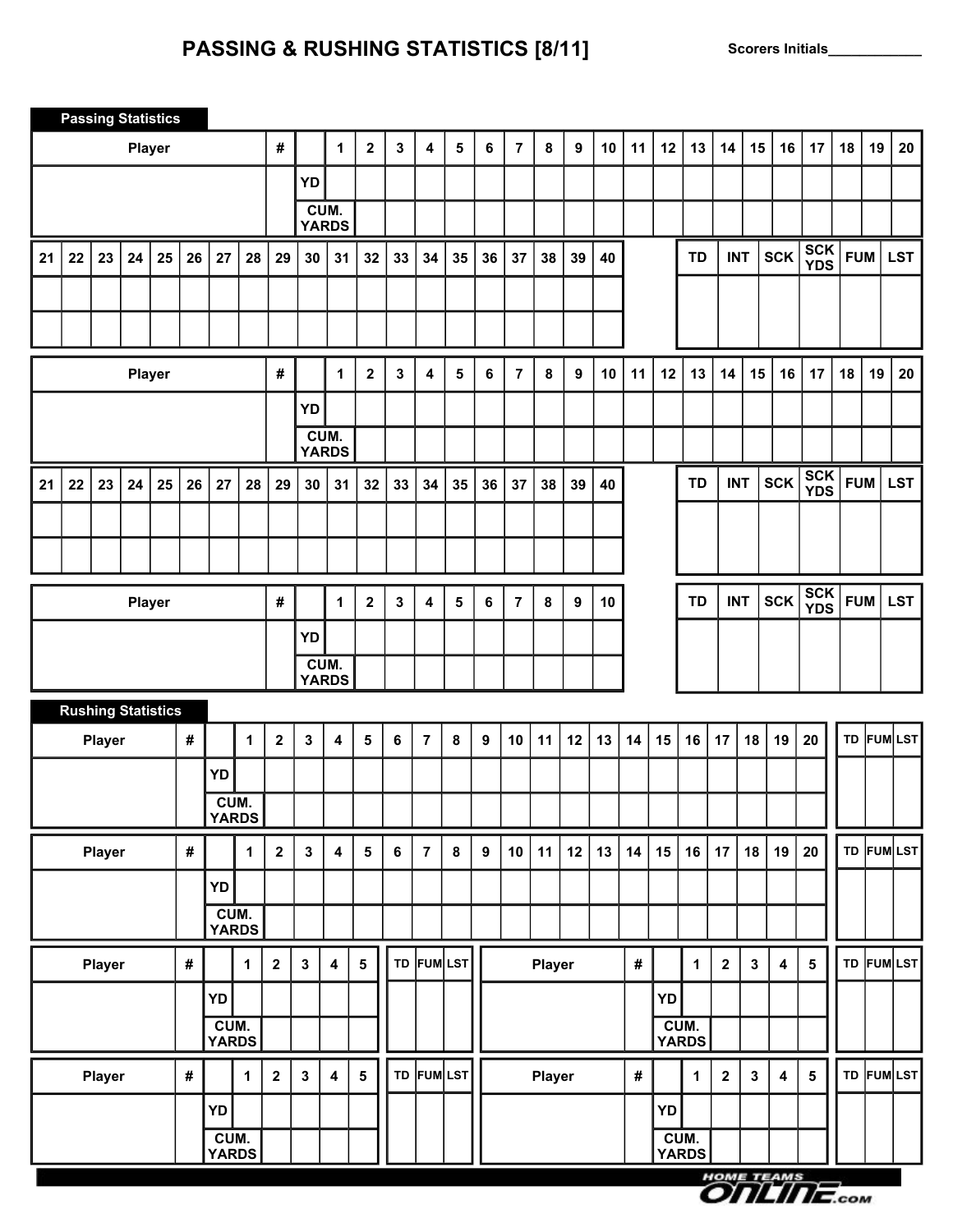## **RECEIVING STATISTICS [9/11] Scorers Initials\_\_\_\_\_\_\_\_\_\_\_\_**

| <b>Receiving Statistics</b> |            |    |                      |                         |             |                         |                |         |                |           |                  |    |            |            |           |            |            |
|-----------------------------|------------|----|----------------------|-------------------------|-------------|-------------------------|----------------|---------|----------------|-----------|------------------|----|------------|------------|-----------|------------|------------|
| <b>Player</b>               | $\pmb{\#}$ |    | $\mathbf 1$          | $\overline{2}$          | $\mathbf 3$ | $\overline{\mathbf{4}}$ | 5              | $\bf 6$ | $\overline{7}$ | 8         | $\boldsymbol{9}$ | 10 | <b>DRP</b> | <b>YAC</b> | TD        | <b>FUM</b> | <b>LST</b> |
|                             |            | YD |                      |                         |             |                         |                |         |                |           |                  |    |            |            |           |            |            |
|                             |            |    | CUM.<br><b>YARDS</b> |                         |             |                         |                |         |                |           |                  |    |            |            |           |            |            |
| <b>Player</b>               | $\pmb{\#}$ |    | $\mathbf{1}$         | $\mathbf{2}$            | 3           | $\overline{\mathbf{4}}$ | 5              | $\bf 6$ | $\overline{7}$ | 8         | 9                | 10 | <b>DRP</b> | <b>YAC</b> | TD        | <b>FUM</b> | <b>LST</b> |
|                             |            | YD |                      |                         |             |                         |                |         |                |           |                  |    |            |            |           |            |            |
|                             |            |    | CUM.                 |                         |             |                         |                |         |                |           |                  |    |            |            |           |            |            |
|                             |            |    | <b>YARDS</b>         |                         |             |                         |                |         |                |           |                  |    |            |            |           |            |            |
| Player                      | $\pmb{\#}$ |    | $\mathbf{1}$         | $\mathbf{2}$            | $\mathbf 3$ | $\overline{\mathbf{4}}$ | $5\phantom{a}$ | $\bf 6$ | $\overline{7}$ | 8         | $\boldsymbol{9}$ | 10 | <b>DRP</b> | <b>YAC</b> | <b>TD</b> | <b>FUM</b> | <b>LST</b> |
|                             |            | YD |                      |                         |             |                         |                |         |                |           |                  |    |            |            |           |            |            |
|                             |            |    | CUM.<br><b>YARDS</b> |                         |             |                         |                |         |                |           |                  |    |            |            |           |            |            |
| <b>Player</b>               | $\pmb{\#}$ |    | $\mathbf{1}$         | $\overline{\mathbf{2}}$ | 3           | $\overline{\mathbf{4}}$ | $5\phantom{a}$ | $\bf 6$ | $\overline{7}$ | 8         | $\boldsymbol{9}$ | 10 | <b>DRP</b> | <b>YAC</b> | <b>TD</b> | <b>FUM</b> | <b>LST</b> |
|                             |            | YD |                      |                         |             |                         |                |         |                |           |                  |    |            |            |           |            |            |
|                             |            |    | CUM.                 |                         |             |                         |                |         |                |           |                  |    |            |            |           |            |            |
|                             |            |    | <b>YARDS</b>         |                         |             |                         |                |         |                |           |                  |    |            |            |           |            |            |
| Player                      | $\pmb{\#}$ |    | $\mathbf{1}$         | $\mathbf 2$             | 3           | $\overline{\mathbf{4}}$ | 5              | 6       | $\overline{7}$ | 8         | $\boldsymbol{9}$ | 10 | <b>DRP</b> | <b>YAC</b> | <b>TD</b> | <b>FUM</b> | <b>LST</b> |
|                             |            | YD |                      |                         |             |                         |                |         |                |           |                  |    |            |            |           |            |            |
|                             |            |    | CUM.<br><b>YARDS</b> |                         |             |                         |                |         |                |           |                  |    |            |            |           |            |            |
| <b>Player</b>               | $\#$       |    | $\mathbf{1}$         | $\mathbf 2$             | 3           | $\overline{\mathbf{4}}$ | 5              | $\bf 6$ | $\overline{7}$ | 8         | $\boldsymbol{9}$ | 10 | <b>DRP</b> | <b>YAC</b> | <b>TD</b> | <b>FUM</b> | <b>LST</b> |
|                             |            | YD |                      |                         |             |                         |                |         |                |           |                  |    |            |            |           |            |            |
|                             |            |    | CUM.                 |                         |             |                         |                |         |                |           |                  |    |            |            |           |            |            |
|                             |            |    | <b>YARDS</b>         |                         |             |                         |                |         |                |           |                  |    |            |            |           |            |            |
| Player                      | $\#$       |    | $\mathbf{1}$         | $\mathbf 2$             | 3           | $\overline{\mathbf{4}}$ | $5\phantom{a}$ | 6       | $\overline{7}$ | ${\bf 8}$ | 9                | 10 | <b>DRP</b> | <b>YAC</b> | <b>TD</b> | <b>FUM</b> | <b>LST</b> |
|                             |            | YD |                      |                         |             |                         |                |         |                |           |                  |    |            |            |           |            |            |
|                             |            |    | CUM.<br><b>YARDS</b> |                         |             |                         |                |         |                |           |                  |    |            |            |           |            |            |
| Player                      | $\#$       |    | $\mathbf{1}$         | $\mathbf 2$             | $\mathbf 3$ | $\overline{\mathbf{4}}$ | 5              | $\bf 6$ | $\overline{7}$ | 8         | $\boldsymbol{9}$ | 10 | <b>DRP</b> | <b>YAC</b> | TD        | <b>FUM</b> | <b>LST</b> |
|                             |            | YD |                      |                         |             |                         |                |         |                |           |                  |    |            |            |           |            |            |
|                             |            |    | CUM.<br><b>YARDS</b> |                         |             |                         |                |         |                |           |                  |    |            |            |           |            |            |
| Player                      | #          |    | $\mathbf 1$          | $\overline{2}$          | $\mathbf 3$ | $\overline{\mathbf{4}}$ | 5              | 6       | $\overline{7}$ | 8         | 9                | 10 | <b>DRP</b> | <b>YAC</b> | TD        | <b>FUM</b> | <b>LST</b> |
|                             |            | YD |                      |                         |             |                         |                |         |                |           |                  |    |            |            |           |            |            |
|                             |            |    | CUM.<br><b>YARDS</b> |                         |             |                         |                |         |                |           |                  |    |            |            |           |            |            |
|                             |            |    |                      |                         |             |                         |                |         |                |           |                  |    |            |            |           |            |            |

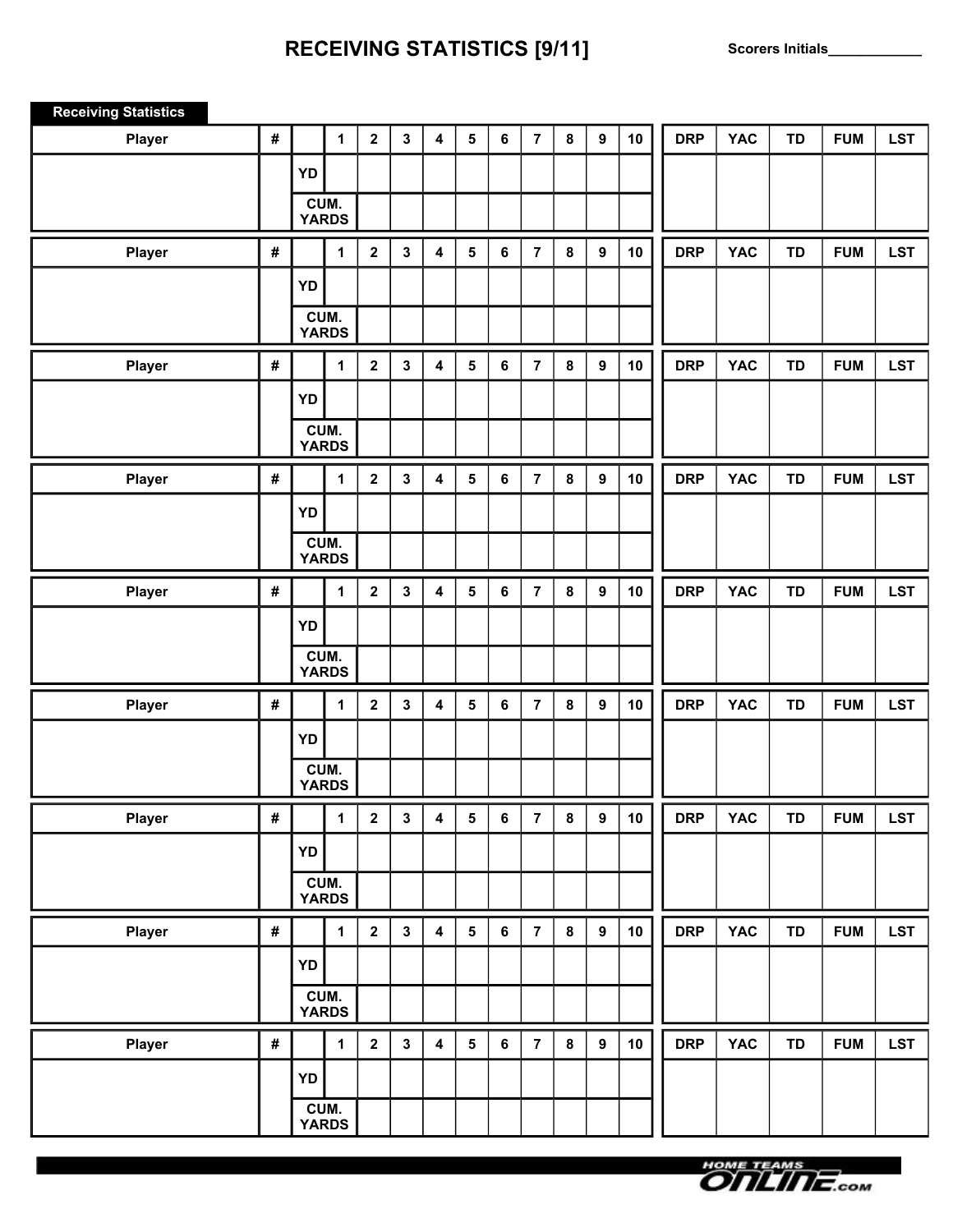# DEFENSIVE STATISTICS [10/11] **Scorers** Initials\_\_\_\_\_\_\_\_\_\_\_\_\_\_\_\_\_\_\_\_\_\_\_\_\_\_\_\_\_\_\_\_\_

| <b>Players</b> |      |                                                                                                                                                              | <b>Tackles</b>                                                                                                       | <b>Sacks</b>       |  |                                                                                                |            | <b>Fumbles</b> |           | <b>Pass Defense</b> |    |     |  |             |  |    |
|----------------|------|--------------------------------------------------------------------------------------------------------------------------------------------------------------|----------------------------------------------------------------------------------------------------------------------|--------------------|--|------------------------------------------------------------------------------------------------|------------|----------------|-----------|---------------------|----|-----|--|-------------|--|----|
| <b>Name</b>    | $\#$ | <b>SOLO</b>                                                                                                                                                  |                                                                                                                      | ASSIST COM TFL YDS |  | <b>SACKS</b>                                                                                   | <b>YDS</b> | <b>FF</b>      | <b>FR</b> | YDS                 | TD | PDF |  | INT YDS LNG |  | TD |
|                |      | $\,$ 5<br>$\sqrt{2}$<br>$\ensuremath{\mathsf{3}}$<br>$\sqrt{4}$<br>1<br>$9\,$<br>10<br>$\, 8$<br>$\,$ 6<br>$\overline{7}$                                    | $\sqrt{2}$<br>1<br>3<br>$\sqrt{5}$<br>$6\,$<br>$\overline{4}$                                                        |                    |  | $\sqrt{2}$<br>$\sqrt{3}$<br>1<br>$\overline{5}$<br>$\sqrt{6}$<br>$\overline{4}$                |            |                |           |                     |    |     |  |             |  |    |
|                |      | $\overline{\mathbf{4}}$<br>$\mathbf{3}$<br>${\bf 5}$<br>$\mathbf{2}$<br>$\mathbf{1}$<br>7<br>$\bf{8}$<br>$\overline{9}$<br>10<br>6                           | $\overline{1}$<br>$\overline{\mathbf{2}}$<br>$\mathbf{3}$<br>$\overline{\mathbf{5}}$<br>6<br>$\overline{\mathbf{4}}$ |                    |  | $\mathbf{3}$<br>$\mathbf{2}$<br>$\mathbf 1$<br>$\overline{5}$<br>6<br>4                        |            |                |           |                     |    |     |  |             |  |    |
|                |      | $\sqrt{2}$<br>$\ensuremath{\mathsf{3}}$<br>$\sqrt{4}$<br>$\,$ 5<br>1<br>6<br>$\overline{7}$<br>$\,$ 8 $\,$<br>9<br>10                                        | $\sqrt{2}$<br>$_{3}$<br>1<br>$\overline{4}$<br>$\sqrt{5}$<br>6                                                       |                    |  | $\sqrt{2}$<br>3<br>1<br>$\overline{4}$<br>$\sqrt{5}$<br>6                                      |            |                |           |                     |    |     |  |             |  |    |
|                |      | $\overline{\mathbf{4}}$<br>$\mathbf 2$<br>$\mathbf 3$<br>${\bf 5}$<br>$\mathbf{1}$                                                                           | $\mathbf{1}$<br>$\mathbf{2}$<br>$\mathbf 3$                                                                          |                    |  | $\mathbf{2}$<br>$\mathbf{3}$<br>$\mathbf 1$                                                    |            |                |           |                     |    |     |  |             |  |    |
|                |      | $\bf{8}$<br>10<br>6<br>$\overline{7}$<br>9<br>$\ensuremath{\mathnormal{4}}$<br>$\ensuremath{\mathsf{3}}$<br>$\,$ 5<br>$\overline{2}$<br>$\mathbf{1}$         | $\overline{\overline{\overline{5}}}$<br>6<br>$\overline{\mathbf{4}}$<br>$\overline{2}$<br>3<br>1                     |                    |  | $\overline{5}$<br>6<br>4<br>$\overline{\mathbf{2}}$<br>$\ensuremath{\mathsf{3}}$<br>1          |            |                |           |                     |    |     |  |             |  |    |
|                |      | $\overline{9}$<br>10<br>$\,$ 6<br>$\overline{7}$<br>8<br>$\mathbf 2$<br>$\mathbf 3$<br>$\overline{\mathbf{4}}$<br>${\bf 5}$<br>$\mathbf{1}$                  | $\sqrt{5}$<br>$6\,$<br>4<br>$\mathbf{1}$<br>$\mathbf{2}$<br>$\mathbf{3}$                                             |                    |  | $\overline{5}$<br>$\sqrt{6}$<br>4<br>$\bf{2}$<br>$\mathbf{1}$<br>$\mathbf{3}$                  |            |                |           |                     |    |     |  |             |  |    |
|                |      | 7<br>$\bf{8}$<br>$\overline{9}$<br>10<br>6<br>$\sqrt{2}$<br>$\ensuremath{\mathsf{3}}$<br>$\sqrt{4}$<br>$\,$ 5<br>1                                           | $\overline{5}$<br>$\overline{6}$<br>$\overline{\mathbf{4}}$<br>$\sqrt{2}$<br>$\ensuremath{\mathsf{3}}$<br>1          |                    |  | $\overline{5}$<br>$\overline{6}$<br>4<br>$\mathbf 2$<br>$\ensuremath{\mathsf{3}}$<br>1         |            |                |           |                     |    |     |  |             |  |    |
|                |      | $\,$ 8 $\,$<br>$\overline{9}$<br>10<br>$\,$ 6<br>$\overline{7}$<br>$\pmb{4}$<br>$\mathbf 2$<br>$\mathbf{3}$<br>${\bf 5}$<br>$\mathbf{1}$                     | $\sqrt{5}$<br>6<br>4<br>$\boldsymbol{2}$<br>$\mathbf{1}$<br>$\mathbf 3$                                              |                    |  | $\sqrt{5}$<br>6<br>4<br>$\mathbf{2}$<br>$\mathbf{1}$<br>$\mathbf{3}$                           |            |                |           |                     |    |     |  |             |  |    |
|                |      | 10<br>6<br>$\overline{7}$<br>8<br>9<br>$\ensuremath{\mathsf{3}}$<br>$\sqrt{4}$<br>$\,$ 5<br>$\sqrt{2}$<br>1                                                  | $5^{\circ}$<br>6<br>$\overline{\mathbf{4}}$<br>$\sqrt{2}$<br>$\ensuremath{\mathsf{3}}$<br>1                          |                    |  | 4<br>5<br>6<br>$\mathbf 2$<br>$\ensuremath{\mathsf{3}}$<br>1                                   |            |                |           |                     |    |     |  |             |  |    |
|                |      | $\overline{7}$<br>$\,$ 8 $\,$<br>$9\,$<br>10<br>$\,$ 6<br>$\overline{\mathbf{4}}$<br>${\bf 5}$<br>$\mathbf 2$<br>$\mathbf 3$<br>$\mathbf{1}$                 | $\sqrt{5}$<br>$6\,$<br>4<br>$\overline{2}$<br>$\overline{1}$<br>$\mathbf{3}$                                         |                    |  | $\sqrt{5}$<br>$6\,$<br>4<br>$\bf{2}$<br>$\mathbf{3}$<br>$\mathbf{1}$                           |            |                |           |                     |    |     |  |             |  |    |
|                |      | 7<br>$\bf{8}$<br>$\overline{9}$<br>10<br>6<br>$\ensuremath{\mathsf{3}}$<br>$\sqrt{2}$<br>$\sqrt{4}$<br>$\,$ 5<br>1                                           | $\overline{\mathbf{5}}$<br>$\overline{4}$<br>6<br>$\sqrt{2}$<br>$\ensuremath{\mathsf{3}}$<br>1                       |                    |  | $\overline{5}$<br>6<br>4<br>$\mathbf 2$<br>$\ensuremath{\mathbf{3}}$<br>1                      |            |                |           |                     |    |     |  |             |  |    |
|                |      | $\,$ 8 $\,$<br>$9\,$<br>$6\,$<br>$\overline{7}$<br>10<br>$\overline{\mathbf{4}}$<br>$\mathbf 2$<br>$\mathbf{3}$<br>${\bf 5}$<br>$\mathbf{1}$                 | $\sqrt{5}$<br>$\overline{4}$<br>$6\,$<br>$\mathbf 2$<br>$\mathbf{1}$<br>$\mathbf{3}$                                 |                    |  | $\sqrt{5}$<br>$\overline{4}$<br>6<br>$\overline{2}$<br>$\mathbf{1}$<br>$\mathbf{3}$            |            |                |           |                     |    |     |  |             |  |    |
|                |      | $\bf{8}$<br>10<br>6<br>$\overline{7}$<br>9<br>$\ensuremath{\mathsf{3}}$<br>$\ensuremath{\mathnormal{4}}$<br>$\,$ 5<br>$\sqrt{2}$<br>$\mathbf 1$              | $\overline{5}$<br>6<br>$\overline{\mathbf{4}}$<br>$\sqrt{2}$<br>$\ensuremath{\mathsf{3}}$<br>1                       |                    |  | $\overline{\mathbf{5}}$<br>6<br>4<br>$\overline{\mathbf{2}}$<br>$\ensuremath{\mathsf{3}}$<br>1 |            |                |           |                     |    |     |  |             |  |    |
|                |      | $\overline{9}$<br>$\,$ 8 $\,$<br>10<br>6<br>$\overline{7}$<br>$\mathbf{3}$<br>$\overline{\mathbf{4}}$<br>${\bf 5}$<br>$\mathbf{1}$<br>$\mathbf{2}$           | $\sqrt{5}$<br>$\sqrt{6}$<br>$\overline{4}$<br>$\mathbf{1}$<br>$\mathbf{2}$<br>$\mathbf{3}$                           |                    |  | $\overline{5}$<br>$\sqrt{6}$<br>$\overline{4}$<br>$\mathbf{1}$<br>$\mathbf{2}$<br>$\mathbf{3}$ |            |                |           |                     |    |     |  |             |  |    |
|                |      | 10<br>7<br>$\bf{8}$<br>$\overline{9}$<br>6                                                                                                                   | $\overline{5}$<br>$\overline{6}$<br>$\overline{\mathbf{4}}$                                                          |                    |  | $\overline{5}$<br>$\overline{6}$<br>4                                                          |            |                |           |                     |    |     |  |             |  |    |
|                |      | $\sqrt{2}$<br>$\ensuremath{\mathsf{3}}$<br>$\,$ 5<br>$\sqrt{4}$<br>1<br>$\,$ 8 $\,$<br>9<br>10<br>6<br>$\overline{7}$                                        | $\mathbf 2$<br>$\ensuremath{\mathsf{3}}$<br>1<br>$\overline{4}$<br>$\sqrt{5}$<br>$6\,$                               |                    |  | $\mathbf 2$<br>$\ensuremath{\mathsf{3}}$<br>1<br>$\sqrt{5}$<br>6<br>4                          |            |                |           |                     |    |     |  |             |  |    |
|                |      | $\pmb{4}$<br>${\bf 5}$<br>$\mathbf 2$<br>$\mathbf{3}$<br>$\mathbf{1}$<br>$\bf{8}$<br>10<br>6<br>$\overline{7}$<br>9                                          | $\boldsymbol{2}$<br>$\mathbf{1}$<br>$\mathbf{3}$<br>$\overline{5}$<br>6<br>$\overline{\mathbf{4}}$                   |                    |  | $\mathbf{2}$<br>$\mathbf{1}$<br>$\mathbf{3}$<br>$\overline{5}$<br>4<br>6                       |            |                |           |                     |    |     |  |             |  |    |
|                |      | $\ensuremath{\mathsf{3}}$<br>$\sqrt{4}$<br>$\,$ 5<br>$\sqrt{2}$<br>1<br>$9$<br>10<br>$\overline{7}$<br>$\, 8$<br>6                                           | $\sqrt{2}$<br>$\ensuremath{\mathsf{3}}$<br>1<br>$\sqrt{5}$<br>$6\,$<br>4                                             |                    |  | $\overline{\mathbf{2}}$<br>$_{3}$<br>1<br>$\sqrt{5}$<br>$6\,$<br>4                             |            |                |           |                     |    |     |  |             |  |    |
|                |      | $\pmb{4}$<br>$\mathbf 3$<br>${\bf 5}$<br>$\mathbf{2}$<br>$\mathbf{1}$<br>7<br>$\bf{8}$<br>$\overline{9}$<br>10<br>6                                          | $\overline{2}$<br>$\overline{1}$<br>$\mathbf{3}$<br>$\overline{5}$<br>$\overline{6}$<br>$\overline{4}$               |                    |  | $\bf{2}$<br>$\mathbf 3$<br>$\mathbf{1}$<br>$\overline{6}$<br>$\overline{5}$<br>4               |            |                |           |                     |    |     |  |             |  |    |
|                |      | $\sqrt{2}$<br>$\ensuremath{\mathsf{3}}$<br>$\,$ 5<br>4<br>1<br>6<br>$\overline{7}$<br>$\,$ 8 $\,$<br>$\overline{9}$<br>10                                    | $\sqrt{2}$<br>$\ensuremath{\mathsf{3}}$<br>1<br>$\sqrt{5}$<br>$\overline{4}$<br>$6\,$                                |                    |  | $\sqrt{2}$<br>3<br>1<br>$\overline{4}$<br>$\sqrt{5}$<br>6                                      |            |                |           |                     |    |     |  |             |  |    |
|                |      | $\overline{\mathbf{4}}$<br>$\mathbf 2$<br>$\mathbf 3$<br>${\bf 5}$<br>$\mathbf{1}$<br>10<br>6<br>$\overline{7}$<br>8<br>9                                    | $\mathbf{1}$<br>$\mathbf{2}$<br>$\mathbf{3}$<br>$\sqrt{5}$<br>6<br>$\overline{\mathbf{4}}$                           |                    |  | $\mathbf{2}$<br>$\mathbf{3}$<br>$\mathbf{1}$<br>$\overline{5}$<br>6<br>4                       |            |                |           |                     |    |     |  |             |  |    |
|                |      | $\ensuremath{\mathsf{3}}$<br>$\sqrt{4}$<br>$\,$ 5<br>1<br>$\overline{2}$<br>$9$<br>10<br>$\,$ 8 $\,$<br>6<br>$\overline{7}$                                  | $\sqrt{2}$<br>3<br>1<br>$\sqrt{5}$<br>$6\,$<br>$\overline{4}$                                                        |                    |  | $\overline{\mathbf{2}}$<br>3<br>1<br>5<br>$6\,$<br>$\overline{4}$                              |            |                |           |                     |    |     |  |             |  |    |
|                |      | $\mathbf 3$<br>$\overline{\mathbf{4}}$<br>${\bf 5}$<br>$\mathbf{1}$<br>$\mathbf 2$<br>$6\phantom{a}$<br>7<br>$\overline{\mathbf{8}}$<br>10<br>$\overline{9}$ | $\mathbf{1}$<br>$\mathbf{2}$<br>$\mathbf{3}$<br>$\overline{5}$<br>6<br>$\overline{\mathbf{4}}$                       |                    |  | $\bf{2}$<br>$\mathbf 3$<br>$\mathbf{1}$<br>$\overline{\phantom{a}}$<br>6<br>$\overline{4}$     |            |                |           |                     |    |     |  |             |  |    |
|                |      | $\sqrt{2}$<br>1<br>3<br>$\overline{4}$<br>5<br>6<br>$\overline{7}$<br>8<br>9<br>10                                                                           | $\overline{2}$<br>$\ensuremath{\mathsf{3}}$<br>1<br>5<br>4<br>6                                                      |                    |  | $\sqrt{2}$<br>$\mathbf{3}$<br>1<br>5<br>$\overline{4}$<br>6                                    |            |                |           |                     |    |     |  |             |  |    |
|                |      | $\mathbf{1}$<br>$\overline{2}$<br>$\mathbf{3}$<br>$\overline{4}$<br>$5\phantom{.0}$<br>10<br>6<br>$\overline{7}$<br>8<br>9                                   | $\overline{2}$<br>$\mathbf{1}$<br>$\mathbf{3}$<br>$5\phantom{.0}$<br>6<br>$\overline{4}$                             |                    |  | $\mathbf{1}$<br>2 <sup>1</sup><br>$\mathbf{3}$<br>4<br>$5\overline{5}$<br>6                    |            |                |           |                     |    |     |  |             |  |    |
|                |      | $\mathbf{3}$<br>4<br>$\sqrt{5}$<br>$\overline{2}$<br>1<br>$\overline{7}$<br>6<br>8<br>9<br>10                                                                | $\overline{2}$<br>1<br>3<br>$\sqrt{5}$<br>6<br>$\overline{4}$                                                        |                    |  | $\overline{2}$<br>3<br>1<br>$\overline{4}$<br>5<br>6                                           |            |                |           |                     |    |     |  |             |  |    |
|                |      | $\mathbf{1}$<br>$\overline{2}$<br>$\mathbf{3}$<br>$\overline{4}$<br>5<br>$\overline{7}$<br>6<br>8<br>9<br>10                                                 | $\overline{2}$<br>$\mathbf{1}$<br>$\mathbf{3}$<br>$\overline{\mathbf{4}}$<br>$5\phantom{.0}$<br>6                    |                    |  | $\mathbf{1}$<br>$\mathbf{2}$<br>$\mathbf{3}$<br>4<br>5 <sub>5</sub><br>6                       |            |                |           |                     |    |     |  |             |  |    |
|                |      | $\overline{2}$<br>$\mathbf{3}$<br>1<br>4<br>5                                                                                                                | $\overline{2}$<br>$3 -$<br>1                                                                                         |                    |  | $\overline{2}$<br>$\mathbf{3}$<br>1                                                            |            |                |           |                     |    |     |  |             |  |    |
|                |      | 6<br>$\overline{7}$<br>8<br>$9\,$<br>10<br>$\mathbf{1}$<br>$\overline{2}$<br>$\mathbf{3}$<br>$\overline{4}$<br>$5\phantom{.0}$                               | 4<br>5<br>6<br>$\mathbf{1}$<br>$\overline{2}$<br>$\mathbf{3}$                                                        |                    |  | 4<br>5<br>6<br>$\overline{2}$<br>$\mathbf{3}$<br>$\mathbf{1}$                                  |            |                |           |                     |    |     |  |             |  |    |
|                |      | 6<br>$\overline{7}$<br>8<br>9<br>10<br>1<br>$\overline{2}$<br>3<br>4<br>5                                                                                    | $5\phantom{.0}$<br>6<br>$\overline{\mathbf{4}}$<br>$\overline{2}$<br>1<br>3                                          |                    |  | 4<br>$5\overline{5}$<br>6<br>$\overline{2}$<br>3<br>1                                          |            |                |           |                     |    |     |  |             |  |    |
|                |      | 6<br>$\overline{7}$<br>$9\,$<br>10<br>8<br>$\mathbf{1}$<br>$\overline{\mathbf{2}}$<br>$\mathbf{3}$<br>$\overline{\mathbf{4}}$<br>5                           | $\sqrt{5}$<br>$\sqrt{6}$<br>4<br>$\mathbf{1}$<br>$\overline{2}$<br>3                                                 |                    |  | $\sqrt{5}$<br>6<br>4<br>$\mathbf{1}$<br>$\mathbf{2}$<br>$\mathbf{3}$                           |            |                |           |                     |    |     |  |             |  |    |
|                |      | 6<br>$\overline{7}$<br>8<br>9<br>10<br>$\overline{2}$<br>$\mathbf{3}$<br>1<br>4<br>5                                                                         | $5^{\circ}$<br>6<br>$\overline{\mathbf{4}}$<br>$\overline{2}$<br>1<br>3                                              |                    |  | $5^{\circ}$<br>6<br>4<br>$\overline{2}$<br>1<br>3                                              |            |                |           |                     |    |     |  |             |  |    |
|                |      | 6<br>$\overline{7}$<br>8<br>9<br>10<br>$\mathbf{1}$<br>$\overline{2}$<br>$\mathbf{3}$<br>$\overline{4}$<br>5                                                 | 5<br>6<br>$\overline{4}$<br>$\mathbf{1}$<br>$\overline{2}$<br>3                                                      |                    |  | 5<br>6<br>$\overline{4}$<br>$\mathbf{2}$<br>$\mathbf{1}$<br>$\mathbf{3}$                       |            |                |           |                     |    |     |  |             |  |    |
|                |      | 10<br>6<br>$\overline{7}$<br>8<br>9<br>$\overline{2}$<br>3<br>4<br>1<br>5                                                                                    | 5<br>$\overline{\mathbf{4}}$<br>6<br>$\overline{2}$<br>3<br>-1                                                       |                    |  | 4<br>5<br>6<br>$\overline{2}$<br>1<br>3                                                        |            |                |           |                     |    |     |  |             |  |    |
|                |      | $\overline{7}$<br>$9\,$<br>6<br>8<br>10                                                                                                                      | $\,$ 5<br>6<br>4                                                                                                     |                    |  | $\sqrt{5}$<br>4<br>6                                                                           |            |                |           |                     |    |     |  |             |  |    |